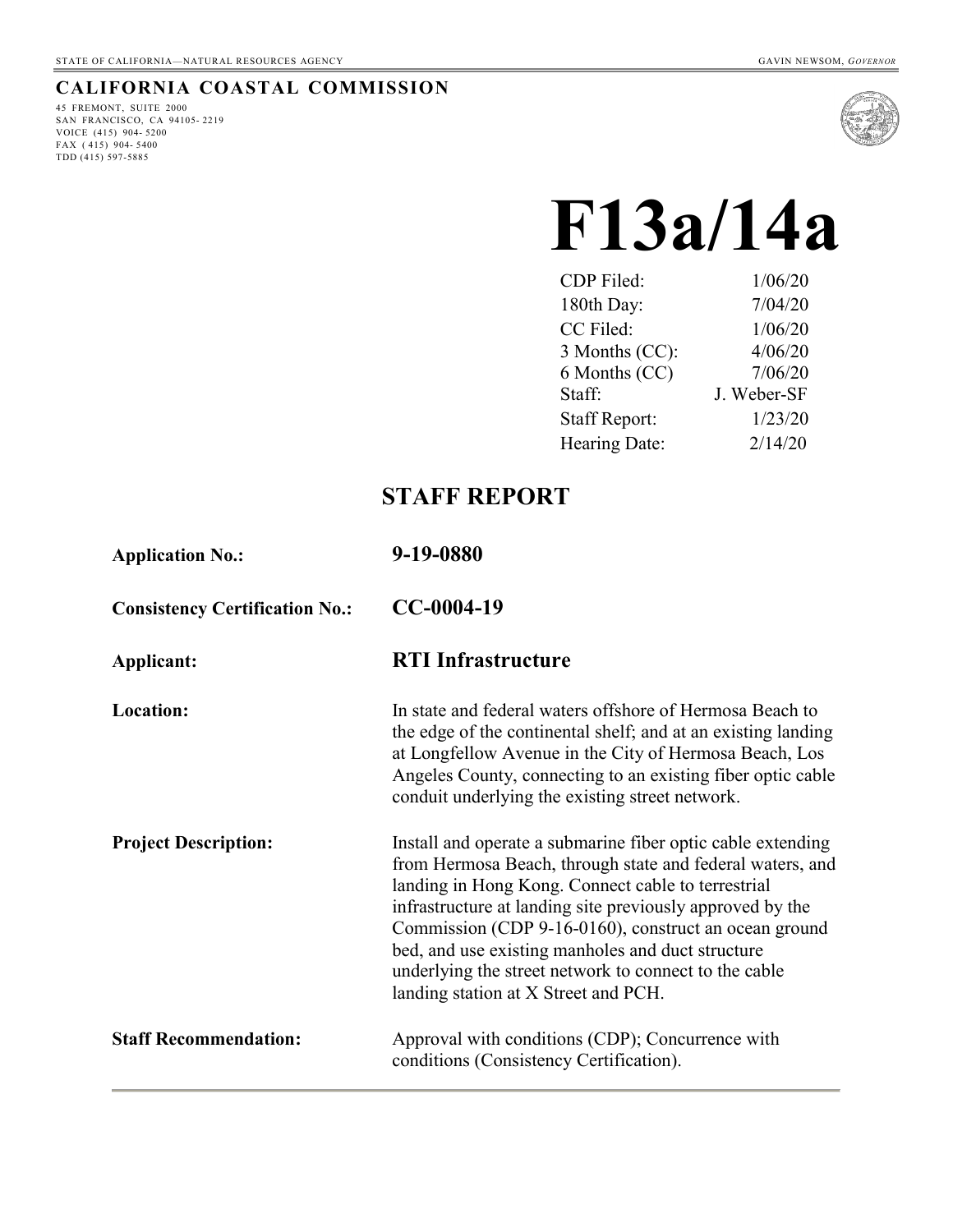# **SUMMARY OF STAFF RECOMMENDATION**

RTI Infrastructure proposes the installation and operation of a fiber optic cable passing through state and federal waters to ultimately connect to Hong Kong. The proposed project would use previously constructed shore-side landing infrastructure at Longfellow Avenue, Hermosa Beach, Los Angeles County (**Exhibits 1 and 2**). In addition to construction and operation of the cable, the project will include the construction of an ocean ground bed below the beach. These findings cover a combined coastal development permit and federal consistency certification; the standard of review for both is Chapter 3 of the Coastal Act.

The key Coastal Act issues raised by this project are the potential for adverse impacts to marine resources and commercial fishing. To minimize adverse effects to marine resources, the staff recommends the Commission adopt several conditions designed to protect marine habitats and sensitive species. These include **Special Condition 4** requiring RTI Infrastructure to submit a Marine Wildlife Monitoring and Contingency Plan (MWMCP), **Special Condition 5** that requires the cable to be buried to a depth of one meter, and **Special Condition 6** requiring RTI Infrastructure to avoid and eliminate cable suspensions. **Special Condition 12** would require RTI Infrastructure to eventually remove the cable from state waters. In addition, **Special Conditions 14** and **15** would require RTI Infrastructure to quantify impacts to hard bottom substrate and mitigate for those impacts through payment of a hard bottom mitigation fee to be used to remove derelict fishing gear from waters off of Southern California. Further, **Special Conditions 18 and 19** would require RTI Infrastructure to submit plans to protect against the discharge of hazardous and non-hazardous substances into the marine environment. With these conditions in place, staff recommends that the Commission find the proposed project consistent with Sections 30230, 30231 and 30232 of the Coastal Act.

The proposed project also has the potential to result in conflicts with and impacts to commercial and recreational fishing. To minimize this potential, **Special Conditions 7, 8**, and **9** would require RTI Infrastructure to notify fisherman of the location of the installed cable and any areas of exposed or suspended cable. In addition, **Special Condition 20** would require RTI Infrastructure to adhere to the requirements included in an existing Fishing Agreement between fiber optic cable companies and the fishing industry (**Exhibit 9**). As conditioned, staff recommends that the Commission find the project would protect commercial and recreational fishing interests and is therefore consistent with Coastal Act Section 30234.5.

Commission staff recommends that the Commission **approve** coastal development permit application 9-19-0880, as conditioned, and **conditionally concur** with consistency certification CC-0004-19. The motions are on page 4.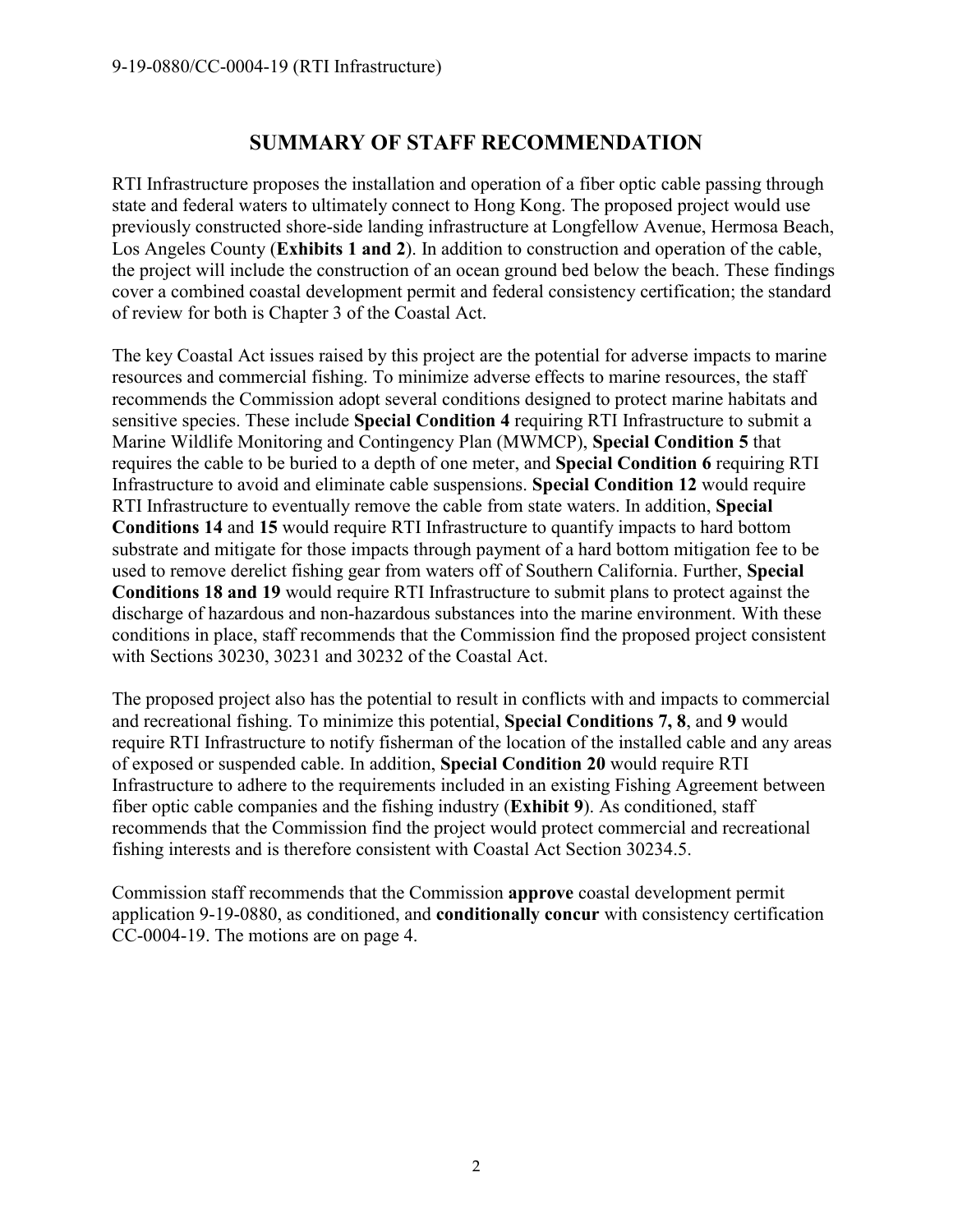# **TABLE OF CONTENTS**

|                                                                            | $\overline{12}$ |
|----------------------------------------------------------------------------|-----------------|
| $\mathbf{A}$ .                                                             |                 |
| PRIOR FIBER OPTIC CABLE PROJECTS APPROVED BY THE COMMISSION 14<br>$\bf{B}$ |                 |
| $\mathcal{C}_{\mathcal{C}}$                                                |                 |
| D                                                                          |                 |
| Е.                                                                         |                 |
| $\mathbf{F}$                                                               |                 |
| G.                                                                         |                 |
| Н.                                                                         |                 |
|                                                                            |                 |
|                                                                            |                 |
| Κ.                                                                         |                 |
|                                                                            |                 |

# **APPENDICES**

Appendix A – [Substantive File Documents](#page-30-0)

# **EXHIBITS**

- Exhibit 1 Project Overview
- Exhibit 2 Proposed Marine Cable Route
- Exhibit 3 Proposed Terrestrial Project Components
- Exhibit 4 Marine Cable Route and Marine Protected Areas
- Exhibit 5 Marine Hazards in the Vicinity of the Project Area
- Exhibit 6 Habitat Areas of Particular Concern (HAPC)
- Exhibit 7 Ocean Ground Bed Location
- Exhibit 8 EIR Mitigation Measures Incorporated into this CDP
- <span id="page-2-0"></span>Exhibit 9 – Southern California Cable & Fishing Agreement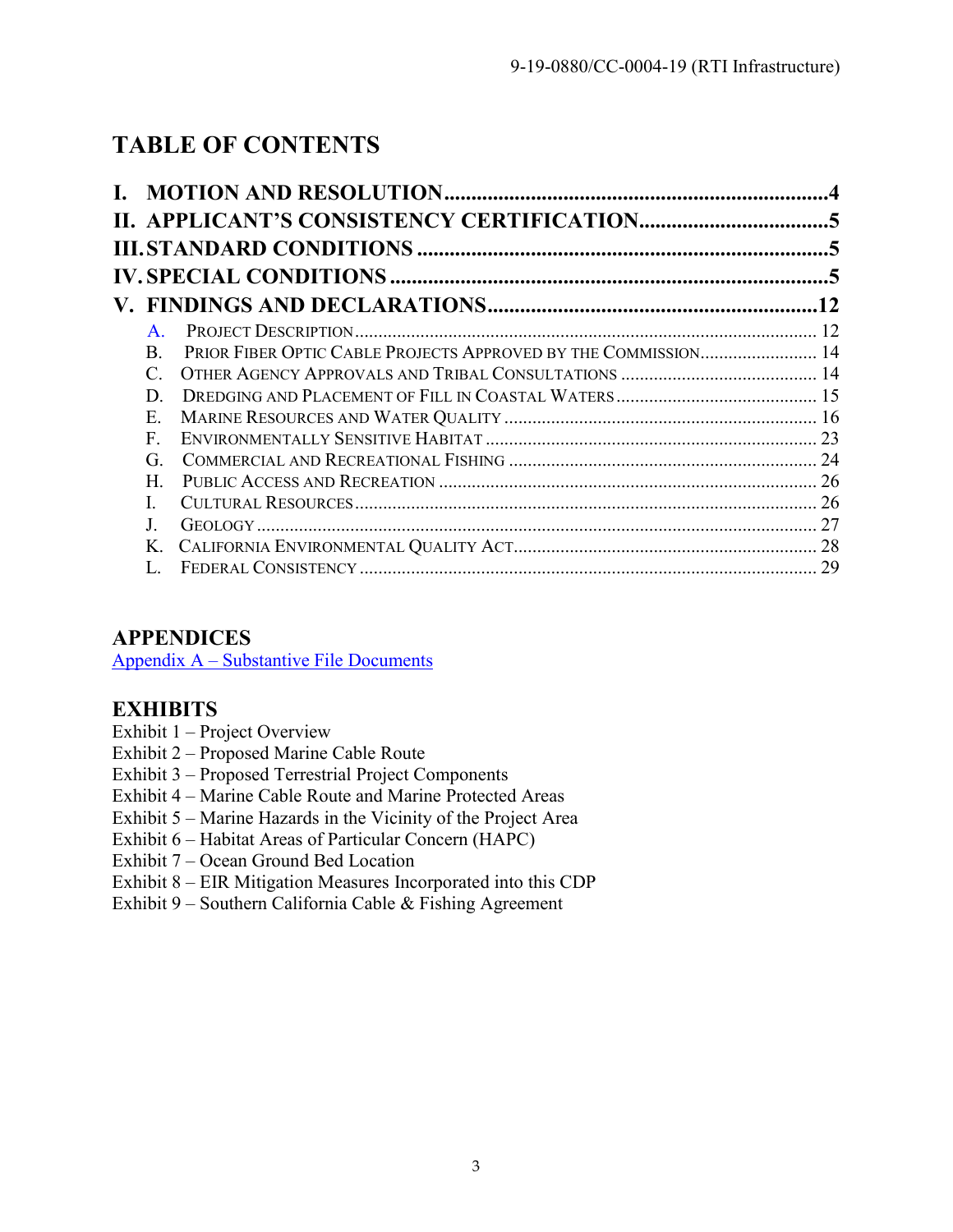# **MOTION AND RESOLUTION**

#### **1.** Coastal Development Permit

#### **Motion:**

*I move that the Commission approve Coastal Development Permit No. 9-19-0880 pursuant to the staff recommendation.* 

#### **Resolution:**

*The Commission hereby approves Coastal Development Permit 9-19-0880 and adopts the findings set forth below on grounds that the development as conditioned will be in conformity with the policies of Chapter 3 of the Coastal Act. Approval of the permit complies with the California Environmental Quality Act because either 1) feasible mitigation measures and/or alternatives have been incorporated to substantially lessen any significant adverse effects of the development on the environment, or 2) there are no further feasible mitigation measures or alternatives that would substantially lessen any significant adverse impacts of the development on the environment.* 

**2.** Consistency Certification

#### **Motion**:

*I move that the Commission conditionally concur with Consistency Certification CC-0004-19 on the grounds that, if modified in accordance with the conditions listed in the staff report, the project described therein would be consistent with the enforceable policies of the California Coastal Management Program (CCMP).* 

#### **Resolution to Conditionally Concur with Consistency Certification:**

*The Commission hereby conditionally concurs with Consistency Certification CC-0004-19 on the grounds that, if modified in accordance with the conditions listed in the staff report, the project described therein would be consistent with the enforceable policies of the CCMP.*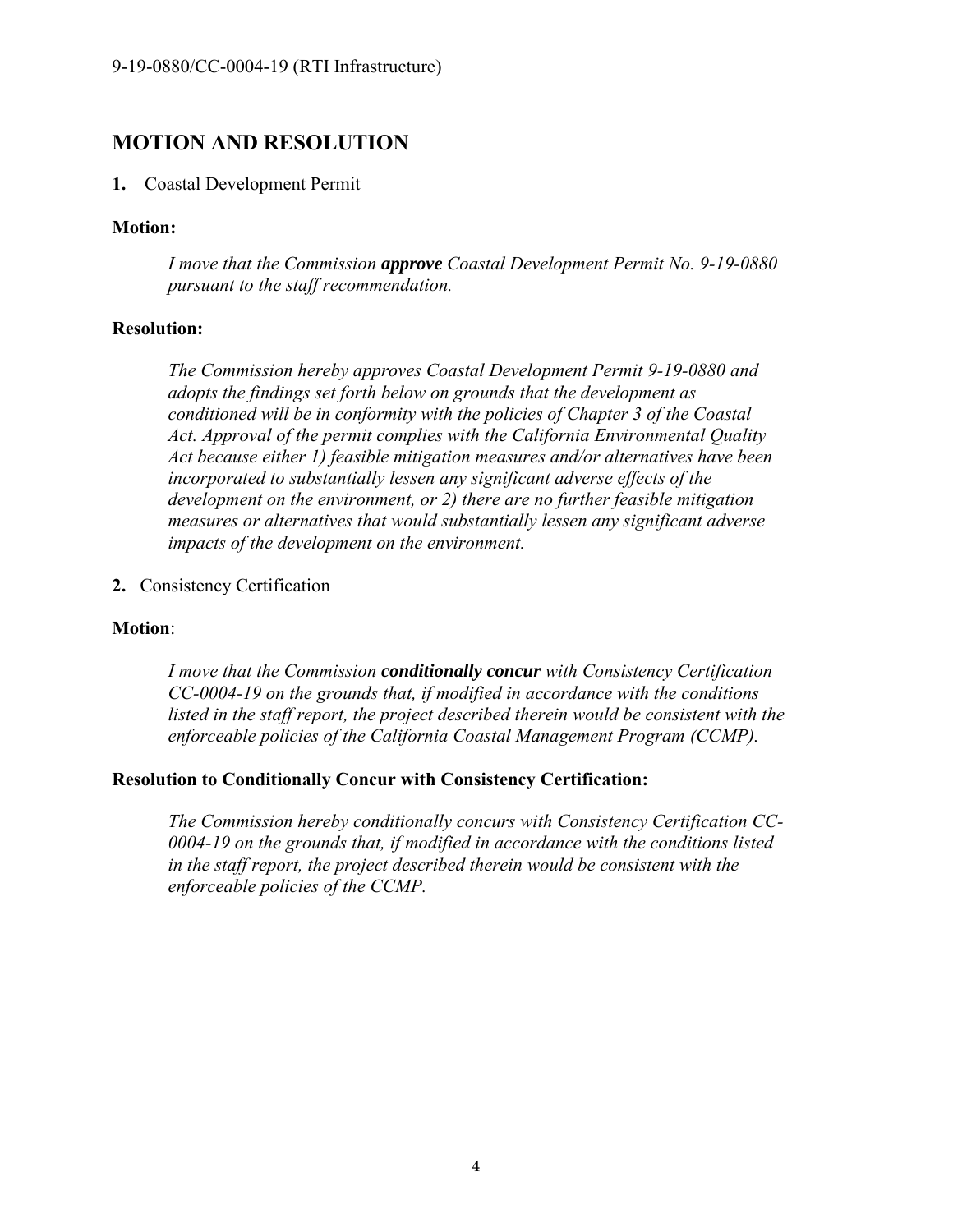# <span id="page-4-0"></span>**II. APPLICANT'S CONSISTENCY CERTIFICATION**

RTI Infrastructure has certified that the proposed activity complies with the California Coastal Management Program and will be conducted in a manner consistent with such program.

# <span id="page-4-1"></span>**III. STANDARD CONDITIONS**

The Coastal Development Permit (CDP) No. 9-19-0880 is granted subject to the following standard conditions:

- 1. **Notice of Receipt and Acknowledgment**. The permit is not valid and development shall not commence until a copy of the permit, signed by the permittee or authorized agent, acknowledging receipt of the permit and acceptance of the terms and conditions, is returned to the Commission office.
- 2. **Expiration.** If development has not commenced, the permit will expire two years from the date on which the Commission voted on the application. Development shall be pursued in a diligent manner and completed in a reasonable period of time. Application for extension of the permit must be made prior to the expiration date.
- 3. **Interpretation.** Any questions of intent of interpretation of any condition will be resolved by the Executive Director or the Commission.
- 4. **Assignment.** The permit may be assigned to any qualified person, provided assignee files with the Commission an affidavit accepting all terms and conditions of the permit.
- 5. **Terms and Conditions Run with the Land.** These terms and conditions shall be perpetual, and it is the intention of the Commission and the permittee to bind all future owners and possessors of the subject property to the terms and conditions.

# <span id="page-4-2"></span>**IV. SPECIAL CONDITIONS**

Both CDP No. 9-19-0880 and Consistency Certification (CC) No. CC-0004-19 are subject to the following special conditions:

- 1. **Performance Bond.** PRIOR TO ISSUANCE OF THIS PERMIT, the applicant shall provide a surety bond or other security device guaranteed by The Permittee acceptable to the Executive Director of the Commission (hereinafter Executive Director), for \$500,000, and naming the Commission as the assured, to guarantee the faithful observance and performance of the applicant of the terms and conditions of this permit. The surety bond or other security device shall be maintained in full force and effect at all times until the cable has been removed pursuant to **Special Condition 12** of this permit.
- 2. **Other Permits and Approvals:** PRIOR TO THE START OF CONSTRUCTION, the applicant shall provide to the Executive Director copies of other local, state, and federal permits required to perform project-related work. These permits and approvals include: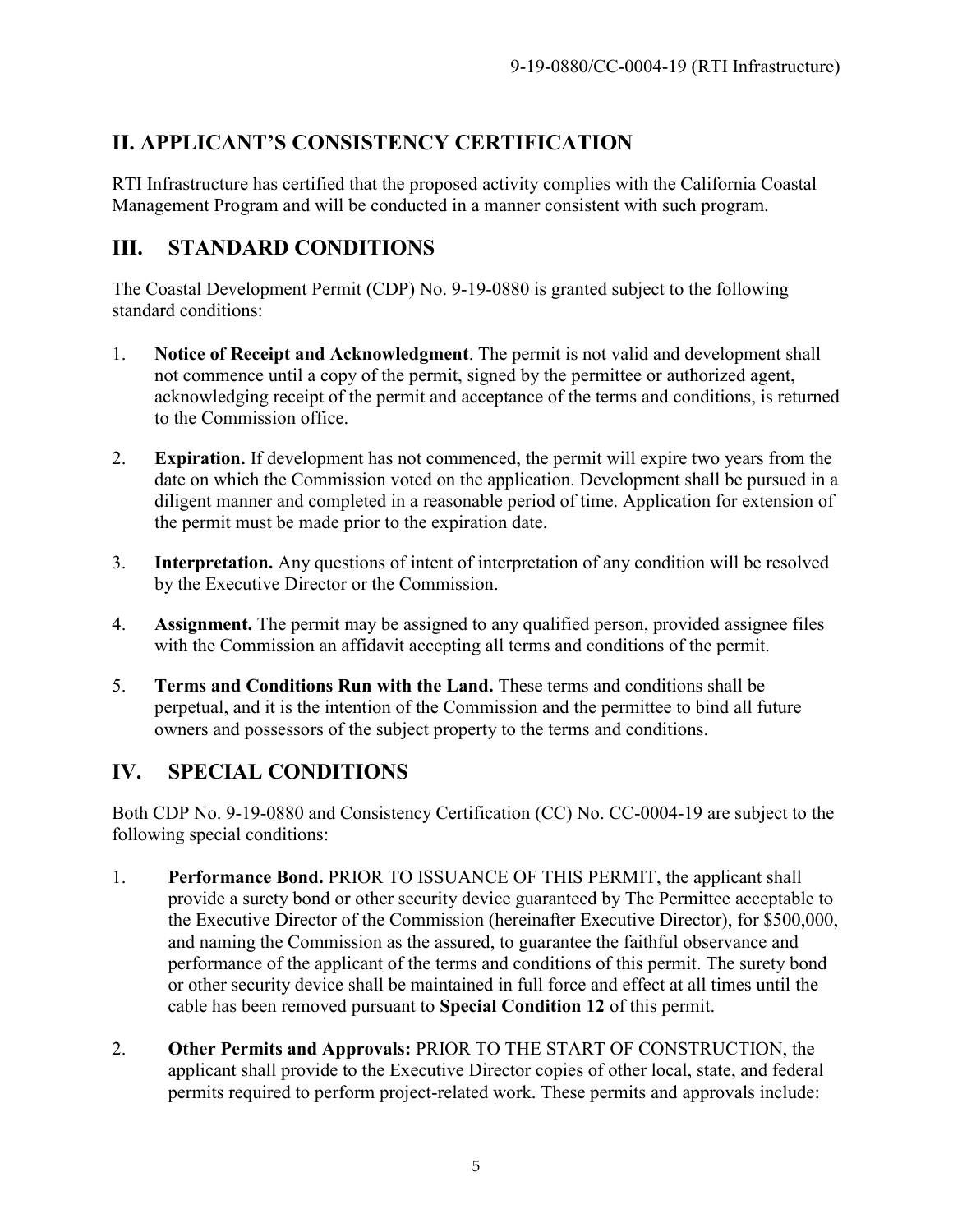- a. Regional Water Quality Control Board Los Angeles Region: final approved Clean Water Act Section 401 water quality certification.
- b. U.S. Army Corps of Engineers: Authorization under Nationwide Permit #12, pursuant to Rivers and Harbors Act Section 10 and Clean Water Act Section 404.
- c. City of Hermosa Beach: Planned Development Permit/Precise Development Plan, approved April 19, 2016.
- 3. **Environmental Impact Report Mitigation Measures.** This permit incorporates those mitigation measures identified in the March 2016, *Final EIR for the Transpacific Fiber-Optic Cables Project* (State Clearinghouse No. 2015041004) concerning marine habitats, biological resources, fishing, public access, cultural resources and hazards that are attached to this report as **Exhibit 8.** The Permittee shall provide the Executive Director copies of reports prepared pursuant to mitigation measure BIO-1 (see **Exhibit 8**).
- 4. **Marine Wildlife Monitoring and Contingency Plan (MWMCP**). AT LEAST 60 DAYS PRIOR TO THE START OF CABLE INSTALLATION ACIVITIES, the Permittee shall prepare a MWMCP for review and approval by the Executive Director. The Permittee shall implement the MWMCP during all marine operations (e.g., cable installation, post-lay inspection, burial, maintenance and repair, retrieval of entangled fishing gear, and inspection surveys). The MWMCP shall include the following elements, and shall be implemented consistent with vessel and worker safety:
	- Prior to the start of offshore activities, the Permittee shall provide awareness training to all Project-related personnel and vessel crew, including viewing of an applicable wildlife and fisheries training video, on the most common types of marine wildlife likely to be encountered in the Project area and the types of activities that have the most potential for affecting the animals.
	- A minimum of two National Marine Fisheries Service (NMFS)-qualified marine mammal observers shall be located on the cable installation vessel (CIV) to conduct observations, with two observers on duty during all cable installation activities. The MWMCP shall identify any scenarios that require an additional observer on the CIV or other Project vessel and, in these cases, make recommendations as to where they should be placed to ensure complete coverage of the surrounding marine environment.
	- Shipboard observers shall submit a daily sighting report to the Executive Director no later than noon the following day, provided that electronic communications from the CIV are available, that shall be of sufficient detail to determine whether observable effects to marine mammals are occurring.
	- The observers shall have the appropriate safety and monitoring equipment adequate to conduct their activities (including night-vision equipment).
	- The observers shall have the authority to stop any activity that could result in harm to a marine mammal or sea turtle. For monitoring purposes, the observers shall establish a 1,640 foot (500 meter) radius avoidance zone around the CIV and other Project vessels (if required by the MWMCP) for the protection of large marine mammals (i.e., whales) and a 500-foot (152-meter) radius avoidance zone around the CIV and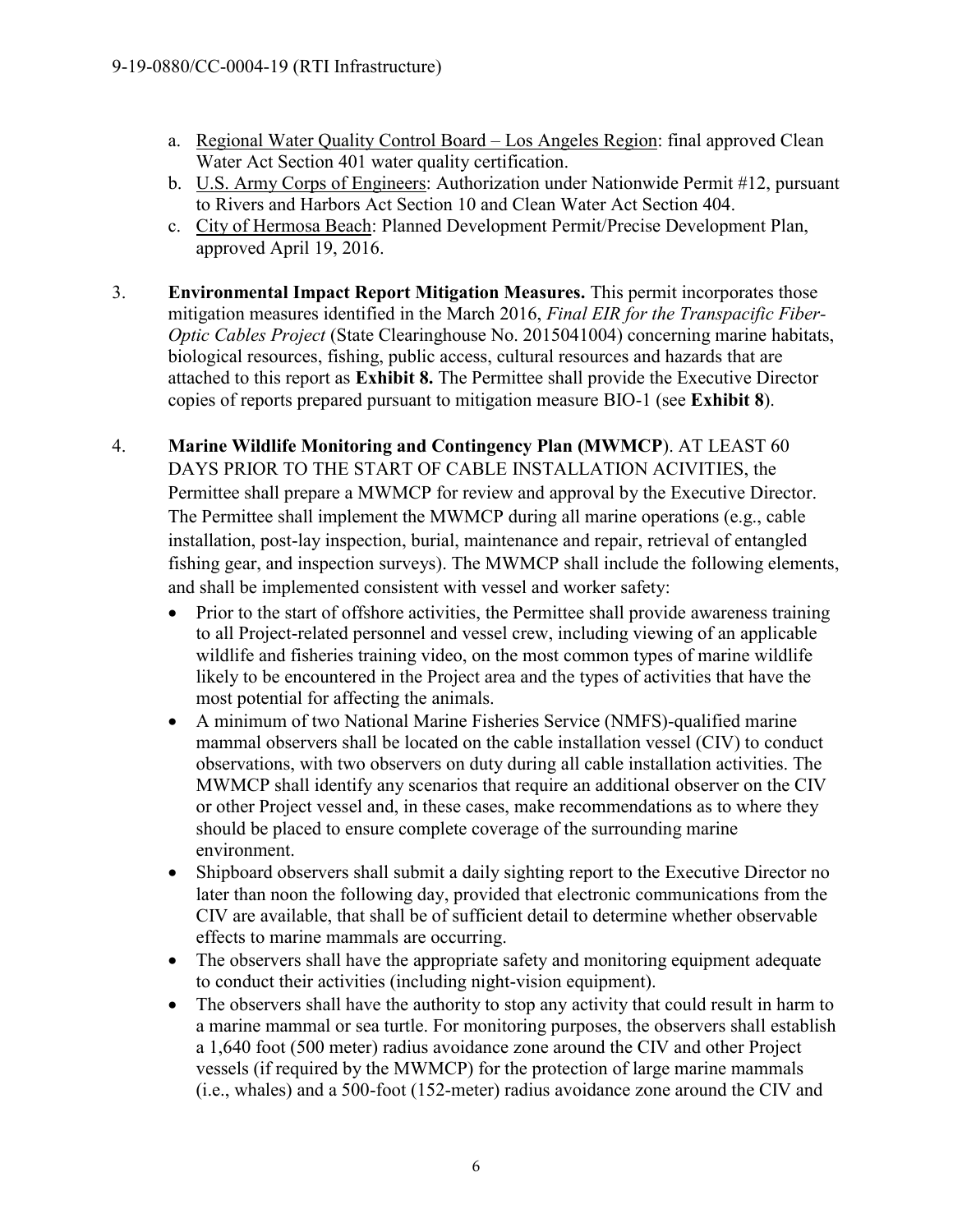other project vessels (if required by the MWMCP) for the protection of smaller marine mammals (i.e., dolphins, sea lions, seals, etc.) or sea turtles.

- In the event that a whale becomes entangled in any cable or lines, the observer shall immediately notify NMFS and the Executive Director, so appropriate response measures can be implemented. Similarly, if any harassment or harm to a marine mammal occurs, the observer shall immediately notify the Executive Director, NMFS and any other required regulatory agency.
- While cable is being deployed, cable-laying vessel speeds shall be limited to less than two nautical miles per hour (knots), with the speed of Project support vessels while assisting the cable-laying vessel limited to three to five knots, to minimize the likelihood of collisions with marine mammals and sea turtles.
- Propeller noise and other noises associated with cable laying activities shall be reduced or minimized to the extent feasible.
- The captain of the CIV and the Permittee's Project management team shall be responsible for ensuring that the MWMCP is implemented.
- A final report summarizing the results of monitoring activities shall be submitted to the Executive Director and other appropriate agencies no more than 90 days following completion of cable installation and retrieval activities. The report shall include: (a) an evaluation of the effectiveness of monitoring protocols and (b) reporting of (i) marine mammal, sea turtle, and other wildlife sightings (species and numbers); (ii) any wildlife behavioral changes; and (iii) any project delays or cessation of operations due to the presence in the project area of marine wildlife species subject to protection.
- 5. **Cable Burial Depth**. The cable shall be buried to a depth of one meter in waters up to 1200 meters, except where precluded by seafloor substrates. Where a one-meter burial depth cannot be achieved, the Permittee shall bury the cable to the maximum depth feasible.
- 6. **Avoid and Eliminate Cable Suspensions**. AT LEAST 60 DAYS PRIOR TO THE START OF CABLE INSTALLATION ACTIVITIES, the Permittee shall prepare a Cable Slack Management Plan for review and approval by the Executive Director. The plan shall include the following elements to avoid and eliminate cable suspensions:
	- During cable surface-lay operations, the Permittee shall employ a remotely-operated vehicle (ROV) to track cable-lay operations and provide real-time ROV video feed to the cable ship.
	- If the ROV video feed identifies a suspended segment of cable that can be eliminated or minimized by repositioning or introduction of additional cable slack, the Permittee shall recover the cable and reinstall it using the above methods.
	- During post-lay inspection and burial operations, the Permittee shall use an ROV to reposition and/or bury to one meter any suspended or exposed cable segment, unless precluded from doing so by seafloor substrates.
- 7. **Notification of Exposed Cable**. During the marine cable installation phase of the project, the Permittee shall submit to (a) the Executive Director, (b) the U.S. Coast Guard (for publication in a Notice to Mariners), and (c) the signatories of the Fishing Agreement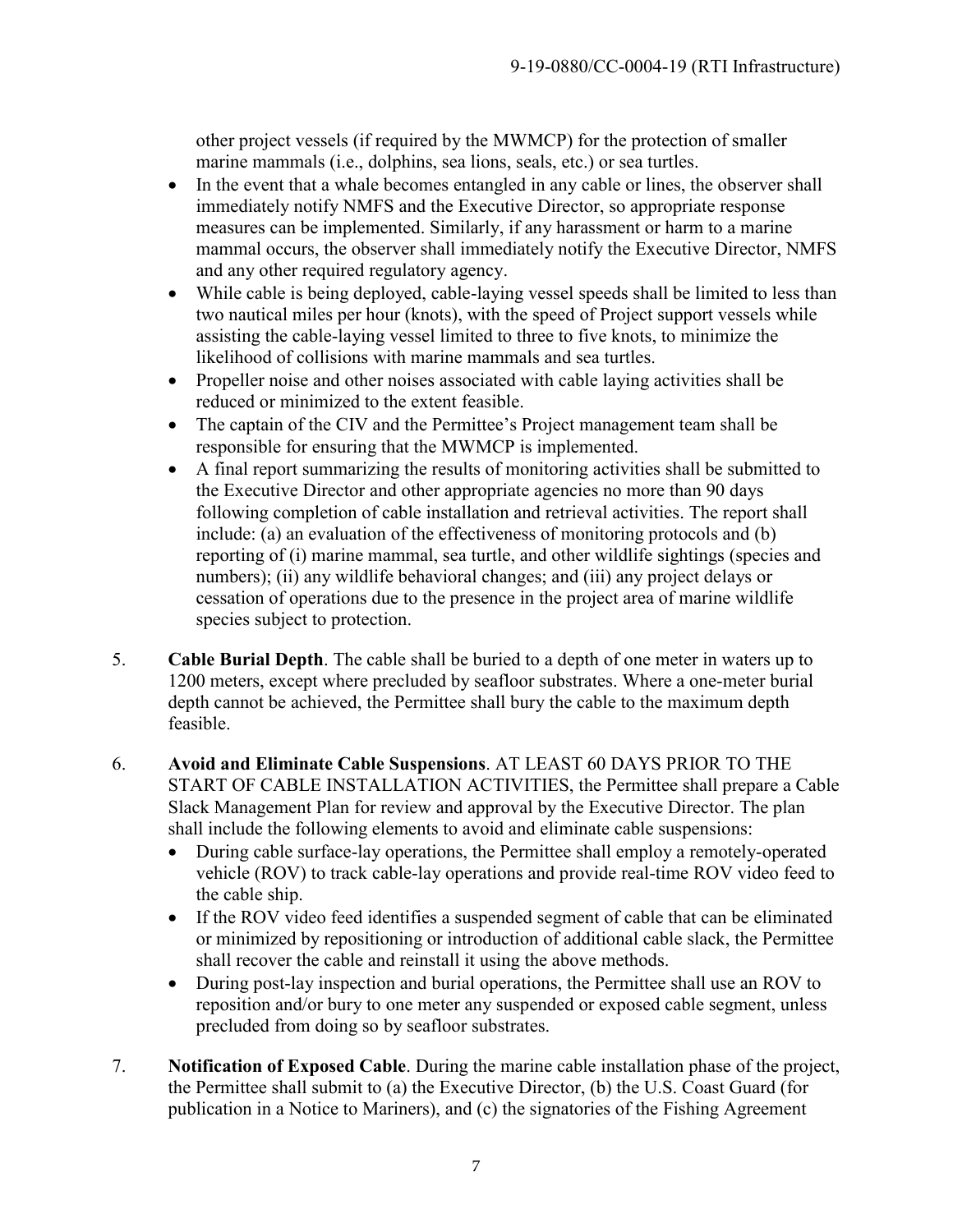(see **Special Condition 20**), weekly notices containing preliminary as-built coordinates of any unburied or exposed sections of cable. The Permittee shall also make radio broadcast announcements on the local fishers' emergency radio frequency that provide the current cable installation location and a toll-free number that can be called for additional information.

- 8. **As-Built Documentation**. Within 45 days of completing marine cable installation, the Permittee shall submit to the Executive Director and the signatories of the Fishing Agreement (see **Special Condition 20**) the following: (a) as-built plans in writing (Route Position List) and alignment or strip charts depicting bathymetry, seafloor substrates or features, seabed profile, depth of cable burial below the seafloor, and cable tension; (b) electronic as-built plans (in a format to be determined by the Fishing Agreement signatories); and (c) as-built cable plans overlaid on National Oceanic and Atmosphere Administration (NOAA) navigation charts. The cable location shall be obtained by an acoustic navigation system linked to a surface differential global positioning system. The transponder for the acoustical navigational system shall be mounted on the equipment used for cable burial. The cable shall be considered installed the day after the last day of post-lay inspection burial operations.
- 9. **Changes to Nautical Charts:** WITHIN 30 DAYS OF COMPLETING INWATER CONSTRUCTION, the Permittee shall provide written verification to the Executive Director that the Permittee has submitted project-related information to NOAA to be included on area nautical charts. Information submitted shall include as-built drawings, blueprints, or other engineering documents which depict the completed development; geographic coordinates of the location, using a Differential Geographic Positioning System (DGPS) unit or comparable navigational equipment; and the Permittee's point of contact and telephone number.
- 10. **Cable Installation Report**. WITHIN 60 DAYS OF CABLE INSTALLATION, the Permittee shall submit to the Executive Director a cable installation report containing, at minimum, the following: (a) a summary of pre-lay, cable-laying, and burial methods used; (b) a summary of slack control equipment and methods applied during cable installation; (c) results from the post-lay burial survey indicating the depth of burial achieved along the cable route; (d) identification of any areas of cable suspension greater than one meter from the seafloor and a description of why cable could not be re-routed to avoid suspended cable; (e) a map depicting the cable route and indicating areas where the cable could not be buried and where cable suspensions of greater than one meter from the seafloor are present; (f) an evaluation of the consistency of cable installation with the project description and applicable special conditions of this permit; and (g) a description of any observed fishing activity during the pre-lay and cable installation project phases.
- 11. **Cable Surveying**. Five years after cable installation, the Permittee shall survey those portions of the cable route from the mean high tide line to where project operations extend into federal waters out to the 1,200-meter depth contour to verify that the cable has remained buried consistent with the cable installation report required by **Special Condition 10**. The survey shall be conducted by a third party, approved by the Executive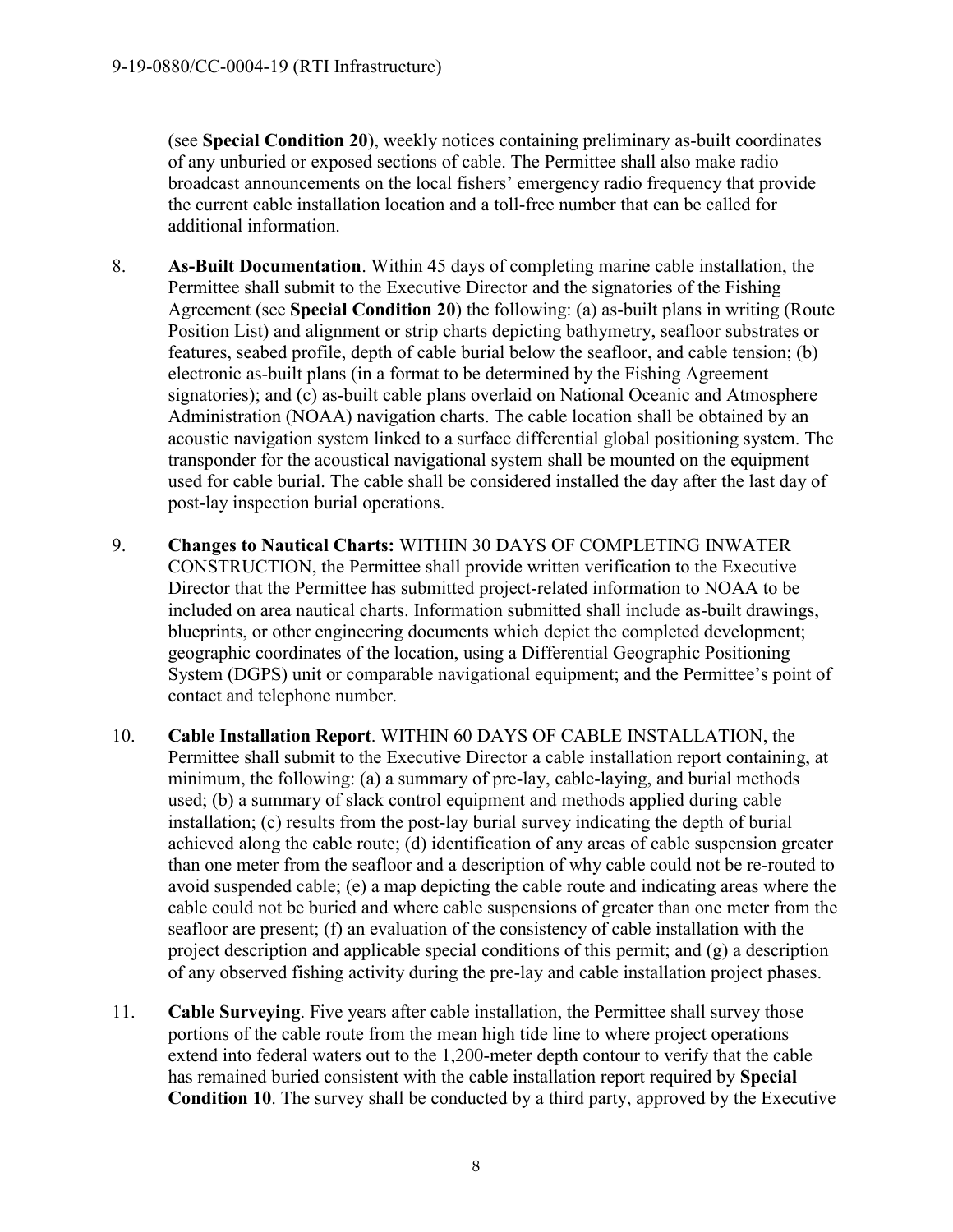Director, using an ROV equipped with video and still cameras. Within 30 days of survey completion, the Permittee shall submit to the Executive Director a report describing the results of the survey (including still images) and a copy of the video recorded during the cable survey. The video shall include a display that identifies the date, time, position, water depth, and heading of the ROV.

- a. If the initial five year cable installation survey demonstrates no significant change in cable burial status, then the Permittee shall not be required to conduct a follow-up cable survey except after any event that has the potential to affect the cable. "Event" for the purposes of this condition is defined as: an incident or activity (such as a gear snag), the circumstances of which indicate the likelihood that the previously buried cable has become unburied; an act of God, such as a severe earthquake in the vicinity of the cable that could cause deformation of the sea floor or underwater landslides; or any other significant event that could cause excessive ocean floor scouring. The applicant shall notify the Executive Director in writing within ten days of the reporting or other identification of a qualifying event. This notification shall describe the location and nature of the qualifying event and the proposed survey, including survey location and timing. Following Executive Director approval of the proposed survey, the applicant shall schedule a survey at the soonest available opportunity, subject to vessel availability, weather conditions, and related operational conditions affecting the survey. Five years after the initial cable survey, and once every five years thereafter, in the absence of an event that would trigger a cable survey as described above, the applicant shall submit a written statement to the Executive Director confirming that no qualifying event has occurred since the prior cable survey and that no other conditions or changes have occurred that would affect the burial status of the segments of the cable that were documented as buried in the post-lay survey and subsequent cable surveys.
- b. If, instead, the Executive Director determines that the initial five year survey demonstrates that a segment(s) of a cable is no longer buried consistent with the cable installation report required by **Special Condition 10**, the Permittee shall, within 30 days of survey completion, submit to the Executive Director for review and written approval a plan to re-bury that cable segment(s). Upon approval of the plan by the Executive Director, the Permittee shall proceed to implement the plan in accordance with the time schedule specified therein. The Permittee shall also be required to conduct additional cable burial surveys within five years of the initial survey and every five years thereafter and to re-bury any unburied cable identified in such surveys consistent with this special condition.
- 12. **Cable Removal**. WITHIN 90 DAYS OF EITHER TAKING A CABLE OUT OF SERVICE or after the expiration or sooner termination of the Permittee's City of Hermosa Beach lease(s) or permit(s), the Permittee shall apply for an amendment to this permit to remove the cable(s) from the territorial waters of the State of California. Upon approval by the Commission of the permit amendment, the applicant shall implement the cable removal project authorized by the amendment in accordance with the time schedule specified therein.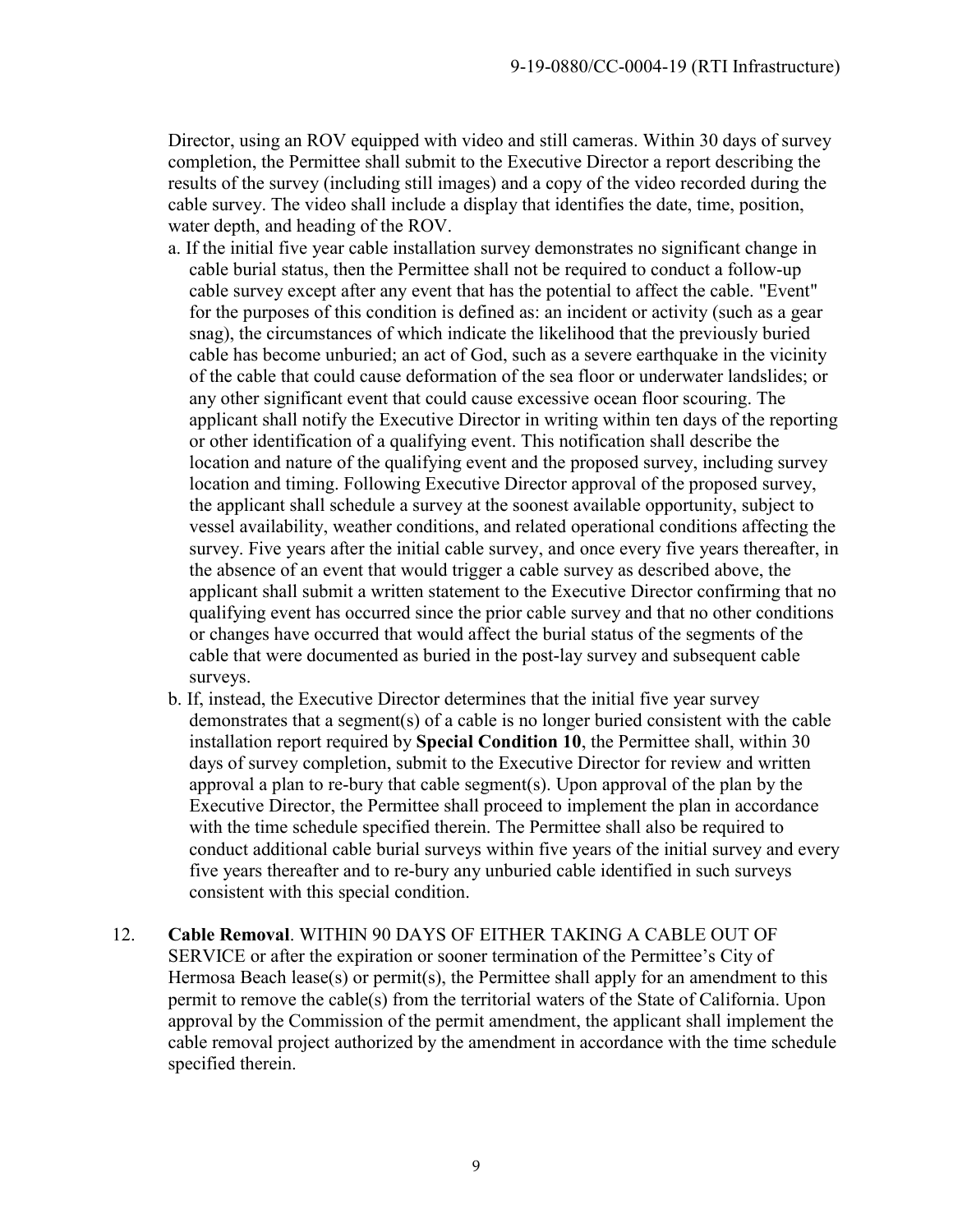- 13. **Anchoring Plan**. AT LEAST 30 DAYS PRIOR TO THE COMMENCEMENT OF OFFSHORE ACTIVITIES, the Permittee shall prepare and submit an Anchoring Plan to the Executive Director for review and approval that describes how the Permittee will avoid placing anchors on sensitive ocean floor habitats and pipelines. The Plan shall include at least the following information:
	- A list of all vessels that will anchor during the Project and the number and size of anchors to be set;
	- Detailed maps showing proposed anchoring sites that are located at least 40 feet (12) meters) from rocky habitat identified during the geophysical survey;
	- A description of the navigation equipment that would be used to ensure anchors are accurately set; and
	- Anchor handling procedures that would be followed to prevent or minimize anchor dragging, such as placing and removing all anchors vertically.
- 14. **Hard Bottom Seafloor Study.** WITHIN 60 DAYS OF CABLE INSTALLATION, the Permittee shall submit to the Executive Director for review and approval the results of a Hard Bottom Study that quantifies the extent of hard bottom substrate that is impacted by the installed cable out to the edge of the outer continental shelf. The study will use data collected during cable installation and/or post-lay burial operations to determine areas where the cable is in direct contact with or is suspended above hard bottom substrate. At least 30 days prior to the cable installation work, the Permittee shall submit to the Executive Director for review and approval a proposed methodology for collecting the necessary data and calculating the hard bottom impact. Still-photographs of representative habitat shall be taken in any area of rocky substrate traversed by the cable. The survey shall quantify the extent of exposed rocky substrate, including type and relief along the cable corridor and the height and length of any cable suspended over rocky or soft substrates at heights greater than one meter from the seafloor.
- 15. **Hard Bottom Mitigation Fund.** The applicant shall compensate for all project-related impacts to hard bottom habitat through payment of a compensatory hard bottom mitigation fee to be used to remove derelict fishing gear and other marine debris from waters in the Southern California Bight. This work will be carried out pursuant to a Memorandum of Agreement (MOA) by and between the California Coastal Commission and the Regents of the University of California on behalf of the UC Davis Wildlife Health Center's California Lost Fishing Gear Recovery Project.

The amount of the hard bottom mitigation fee shall be calculated by applying a 3:1 mitigation ratio to the total square footage of impacted hard bottom and then multiplying that acreage by a compensation rate of \$14.76 per square foot. The total square footage of hard bottom impacted shall be calculated by multiplying the linear distance of cable laid on or suspended over hard bottom by twice the width of the cable. The fee shall be paid to the UC Davis Wildlife Center within 30 calendar days of the approval of the Executive Director of the results of the hard bottom study required by **Special Condition 14**. The applicant shall provide evidence of this payment to the Executive Director within the same time frame.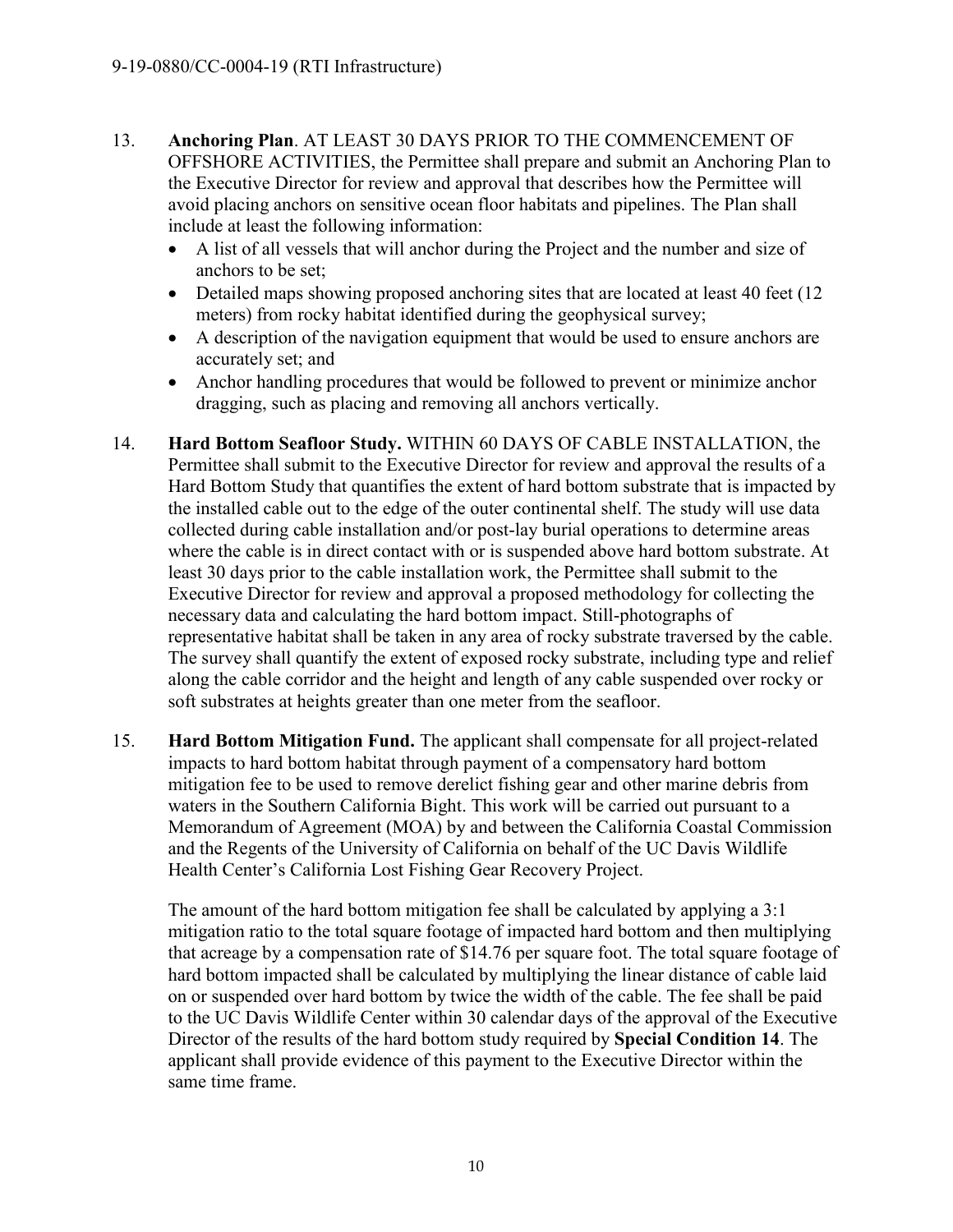- 16. **Spill Prevention and Response Plan.** PRIOR TO ISSUANCE OF THE COASTAL DEVELOPMENT PERMIT, the Permittee shall submit a Project-specific Spill Prevention and Response Plan to the Executive Director for review and approval. The Plan shall identify the worst-case spill scenario and demonstrate that adequate spill response equipment will be available. The Plan also shall include preventative measures the Permittee will implement to avoid spills and clearly identify responsibilities of onshore and offshore contractors and the Permittee personnel and shall list and identify the location of oil spill response equipment (including booms), appropriate protocols and response times for deployment. Petroleum-fueled equipment on the main deck of all vessels shall have drip pans or other means of collecting dripped petroleum, which shall be collected and treated with onboard equipment. Response drills shall be in accordance with Federal and State requirements. Contracts with off-site spill response companies shall be in-place and shall provide additional containment and clean-up resources as needed.
- 17. **Critical Operations and Curtailment Plan (COCP).** PRIOR TO ISSUANCE OF THE COASTAL DEVELOPMENT PERMIT, the Permittee shall submit a Final COCP to the Executive Director for approval. The COCP shall define the limiting conditions of sea state, wind, or any other weather conditions that exceed the safe operation of offshore vessels, equipment, or divers in the water; that hinder potential spill cleanup; or in any way pose a threat to personnel or the safety of the environment. The COCP shall provide for a minimum ongoing five-day advance favorable weather forecast during offshore operations. The plan shall also identify the onsite person with authority to determine critical conditions and suspend work operations when needed.
- 18. **Marine Discharge**. There shall be no marine discharge of sewage or bilge/ballast water from vessels either installing or repairing the cable. A zero-discharge policy shall be adopted for all project vessels.
- 19. **Stormwater Management Plan:** PRIOR TO ANY PROJECT-RELATED GRADING OR FILLING, the Permittee shall provide for the Executive Director's review and approval a Stormwater Management Plan that describes all structural and non-structural measures the Permittee will implement to avoid and minimize stormwater-related impacts during construction activities. The Plan shall identify measures the Permittee will implement to store and/or contain materials, soils, and debris originating from the project in a manner that precludes their uncontrolled entry and dispersion into nearby waters or habitat areas. Any debris that inadvertently enters coastal waters shall be removed immediately. The Plan will identify Best Management Practices (BMPs) that will be implemented during project activities to prevent erosion and excessive sedimentation and to protect wetlands, coastal waters and upland habitats from stormwater runoff associated with project activities.
- 20. **Compliance with Fishing Agreement Requirements**. AT LEAST 30 DAYS PRIOR TO THE COMMENCEMENT OF OFFSHORE ACTIVITIES, the Permittee shall provide the Executive Director with proof of having formally joined the existing Fishing Agreement (**Exhibit 9**). In a manner consistent with the requirements of Section 1 of the Fishing Agreement (see **Exhibit 9**), the Permittee shall comply with all deadlines for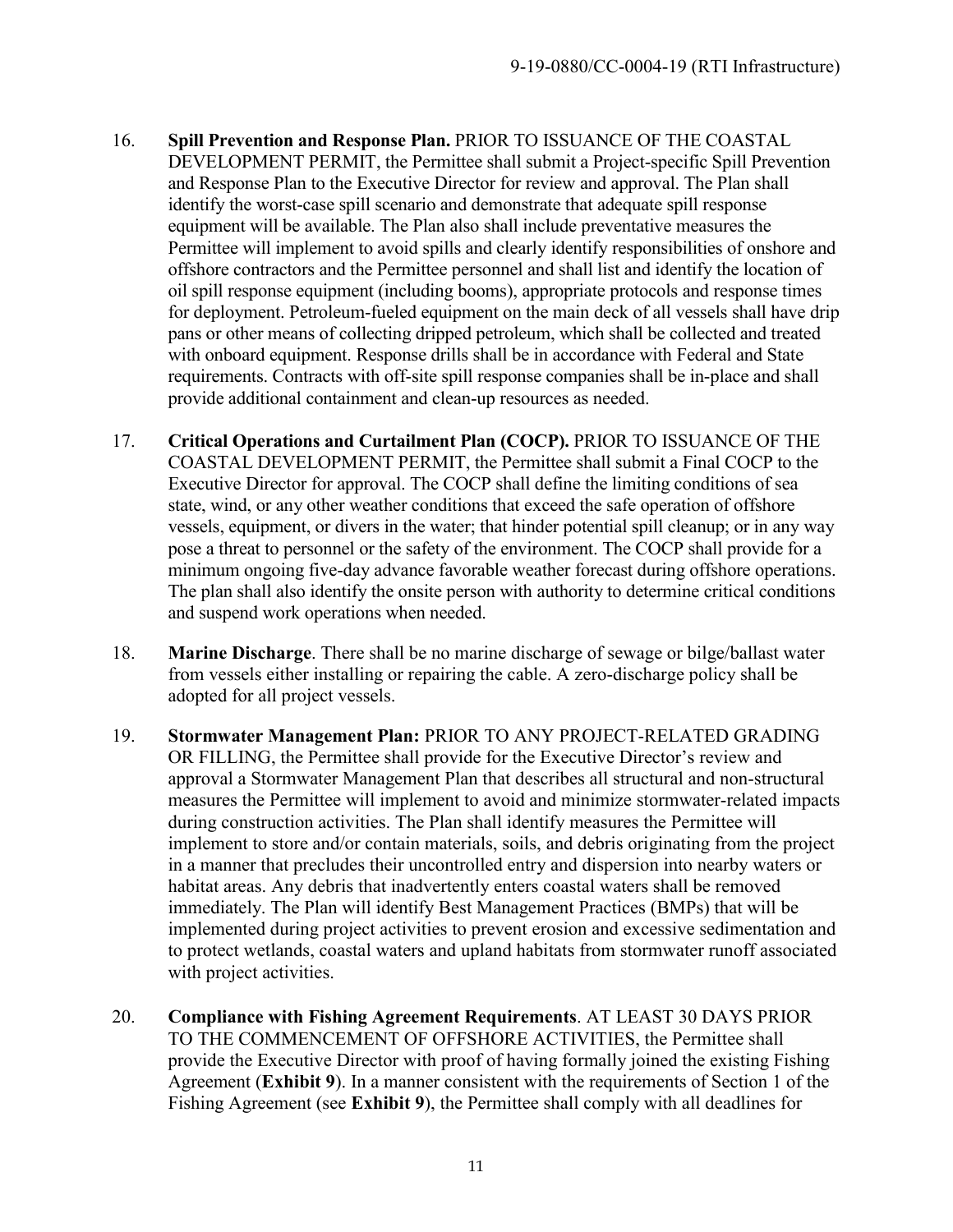payment, reimbursement, and compensation of all expenses of the Cable Committee and Cable Committee representatives, as approved by the Cable Committee in its Annual Budget.

- 21. **Cable Repairs**. The Permittee shall provide notice of proposed cable repairs in writing to the Executive Director and in a U.S. Coast Guard Notice to Mariners 15 days prior to any cable repair or maintenance activity, or as soon as possible for emergency repairs.
- 22. **Cable Entanglements and Gear Retrieval**. In the event that fishermen snag a cable and lose or cut gear, or that any other type of entanglement occurs (e.g., involving a whale), the Permittee shall use all feasible measures to retrieve the fishing gear or inanimate object. In the event of an entanglement involving a whale, the Permittee shall notify the NOAA stranding coordinator. The Permittee shall notify the Executive Director within 48 hours of its knowledge of gear loss or other cable entanglement. Retrieval shall occur no later than six weeks after discovering or receiving notice of the incident, unless otherwise authorized by the Executive Director. If full removal of gear is not feasible, the Permittee shall remove as much gear as practicable to minimize harm to wildlife (e.g. fishes, birds, and marine mammals). Within two weeks of completing the recovery operation, the Permittee shall submit to the Executive Director a report describing: (a) the nature of and location of the entanglement (with a map), and (b) the retrieval method used for removing the entangled gear or object or the method used for minimizing harm to wildlife if gear retrieval proves infeasible.
- 23. **Onshore Construction Limitations.** Onshore project construction related to the installation of the ocean ground bed is prohibited from Memorial Day weekend (beginning the preceding Friday) through Labor Day.
- 24. **Elimination of Future Hazards.** Within 30 days of discovering that a project component approved under this CDP that is located on the beach or further inland has become unburied, the Permittee shall rebury the project components or, if reburial is infeasible, it shall submit an amendment to this CDP to seek approval for a different course of action.

# <span id="page-11-0"></span>**V. FINDINGS AND DECLARATIONS**

# <span id="page-11-1"></span>**A. PROJECT DESCRIPTION**

RTI Infrastructure proposes a marine fiber optic cable (the Hong Kong to Americas [HKA] cable) extending from an existing landing site on Longfellow Avenue in Hermosa Beach, Los Angeles County, through state and federal waters and eventually terminating in Hong Kong (**Exhibits 1 and 2**). The HKA cable will use existing shore-side infrastructure installed previously (CDP 9-16-0160), including a steel bore pipe underneath Hermosa Beach and an existing manhole, to connect the cable to the terrestrial fiber optic cable system (**Exhibit 3**). The marine and terrestrial components of the project are described in additional detail below.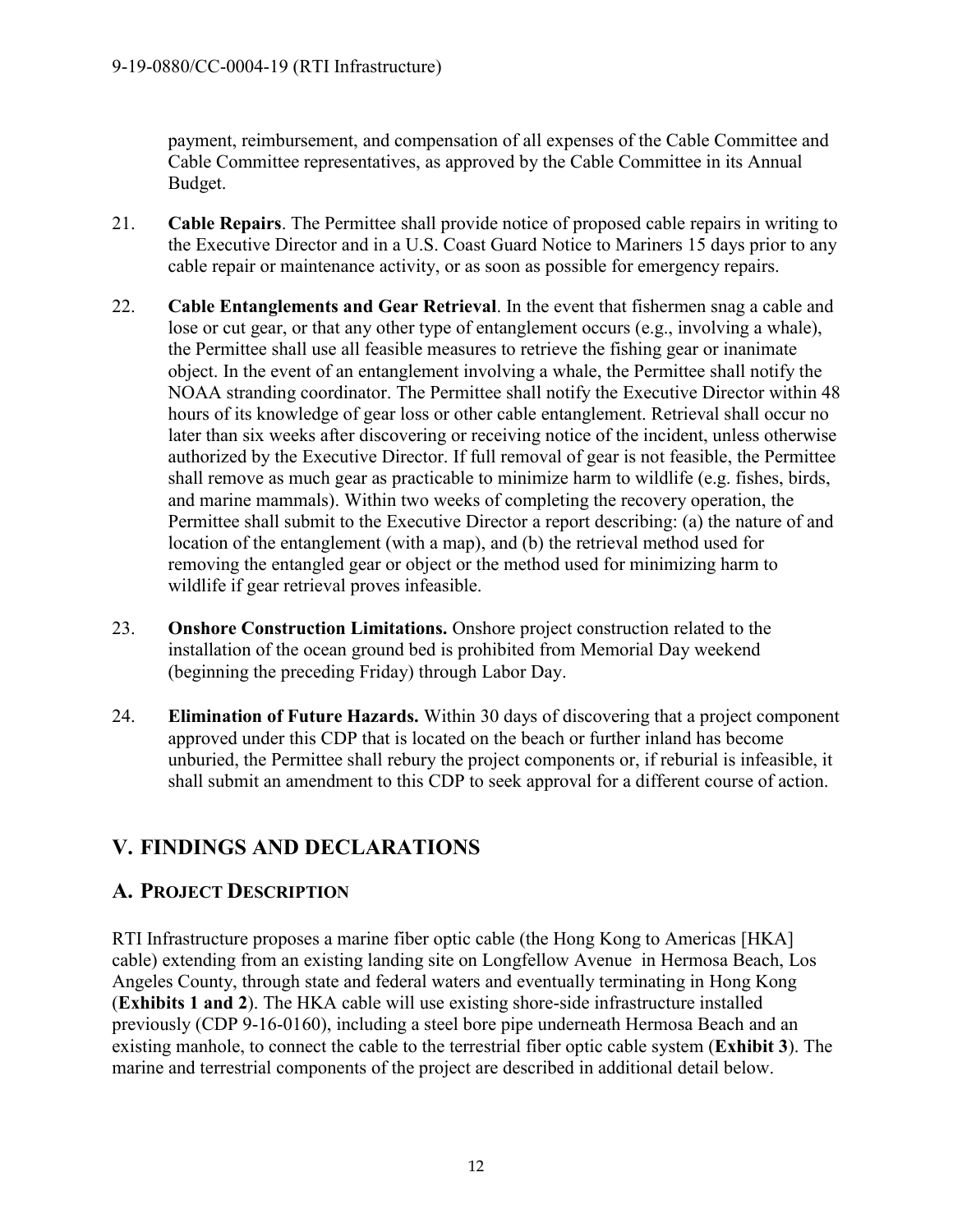#### Submarine fiber optic cable system

RTI Infrastructure proposes to install the HKA cable along the alignment shown in **Exhibit 2**. As illustrated in **Exhibits 4, 5 and 6**, this alignment was selected to avoid known marine features such as the Santa Monica and Redondo Canyons, the Channel Islands National Marine Sanctuary, Habitat Areas of Particular Concern (such as mapped sea grass, rocky reefs, kelp beds, and particularly designated areas), and pilot boarding areas.

Before installation, RTI Infrastructure will conduct a pre-lay grapnel run to clear seafloor debris from the cable corridor. Anything that the grapnel snags, such as discarded fishing gear, will be retrieved and disposed of onshore. Through portions of the marine route that intersect the Pacific Missile Test Range, RTI Infrastructure will pull a screeding tool to provide additional insurance that debris on the seafloor will not interfere with cable installation. The screeding tool is designed to move objects in its path to the sides, thus clearing a path to enable the installation of the cable using a cable plow. Neither the screeding tool nor the grapnel will be pulled over areas of hard bottom or in the vicinity of existing buried cables.

Following the pre-lay grapnel and screeding tool run and beginning at the seaward extent of the existing bore pipe, RTI Infrastructure will install the cable. Divers, Remotely Operated Vehicles (ROVs), or a cable plow towed by the cable lay vessel will be employed, depending on water depths. Installation will occur by creating a furrow under the cable, allowing it to drop into the furrow, and allowing disturbed sediments to resettle, burying the cable to a depth of three to four feet (1 to 1.2 meters). Where the plow is not able to achieve the targeted burial depth due to bottom conditions, an ROV will attempt to bury the cable. Deeper than 3,937 feet (1,200 meters) feet, the cable will be laid directly on the seafloor.

#### Terrestrial Conduit System

The terrestrial conduit system links the marine fiber optic cable to existing fiber optic infrastructure on land. For the HKA project, RTI Infrastructure proposes to pull the cable through the terrestrial conduit system previously installed at Longfellow Avenue in Hermosa Beach (**Exhibit 3**). According to RTI Infrastructure, no staging areas will be needed for this project, since materials and equipment will be delivered directly to the work site.

An ocean ground bed at the location shown in **Exhibit 7** will be installed to provide cathodic protection against cable corrosion and a ground for the electricity that powers the cable signal amplifiers. Ocean ground bed installation will involve inserting anodes in holes drilled approximately 20 feet deep. A copper ground cable will connect the anode tops to the landing manhole, and sacks of concrete on top of the ground cable will provide a concrete cap. The anodes, located approximately ten feet below grade, and the ground cable connecting the anodes to the landing manhole, approximately six feet below grade, will then be covered with sand.

RTI Infrastructure estimates that construction of the proposed project will take approximately 30 days. Installation of the marine portion of the cable will occur 24 hours per day and seven days per week. Terrestrial work will occur between the hours of Monday through Friday from 8:00 AM through 6:00 PM. Once installed, the marine and terrestrial portions of the fiber optic cable do not require routine maintenance. However, damage caused by salt water intrusion into the conduit, anchors, or snagged fishing gear could result in a fault that would need to be repaired.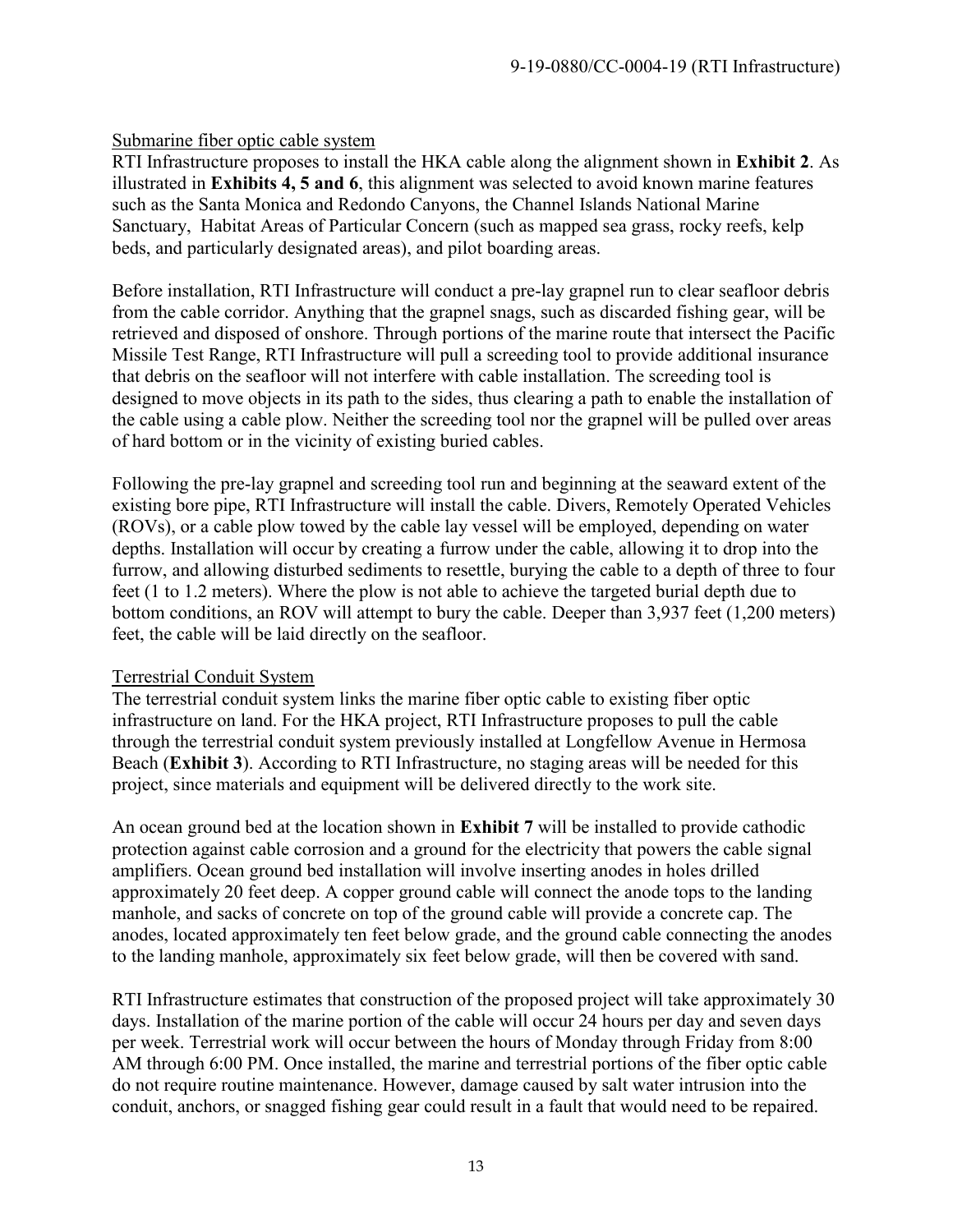Repairs would include cable recovery by use of a grapnel, divers, and/or an ROV, depending on water depths. Once at the ocean surface, the cable would be repaired and then reburied in its original position to the extent practicable. If the cable is not buried, it might be possible to bring the cable to the surface without cutting it.

RTI Infrastructure estimates that the cable would have a life of 25 years. Within 90 days of either taking the cable out of service or expiration of the project lease, RTI Infrastructure would notify the City, the Commission, and other agencies of the proposed disposition of the inactive cable.

# <span id="page-13-0"></span>**B. PRIOR FIBER OPTIC CABLE PROJECTS APPROVED BY THE COMMISSION**

<span id="page-13-1"></span>Since 2016, the Commission has approved other fiber optic cable projects in southern California:

- In July 2016, the Commission approved the installation of a fiber optic cable offshore of Hermosa Beach and the construction of two landing sites in Hermosa Beach with a total capacity of four cables (9-16-0160/CC-0001-16).
- In February 2018, the Commission approved a fiber optic cable and 4-cable landing site at Dockweiler State Beach (9-17-0389/CC-0004-17).
- In November 2018, the Commission approved a second fiber optic cable at Dockweiler State Beach (9-18-0647/CC-0006-18).
- In February 2019, the Commission approved a second fiber optic cable at Hermosa Beach (9-18-0593/CC-0008-18).
- In March 2019, the Commission approved a third fiber optic cable at Hermosa Beach (9-18-1211/CC-0010-18).

# **C. OTHER AGENCY APPROVALS AND TRIBAL CONSULTATIONS**

## **City of Hermosa Beach**

Ownership and management of project area tidelands was granted to the City of Hermosa Beach by the State Lands Commission. As the lead agency under the California Environmental Quality Act, on April 19, 2016, the City certified the final Environmental Impact Report and issued a permit for the proposed project. On May 24, 2016, the Hermosa Beach City Council voted to approve granting an easement to construct and operate the proposed project. The City of Hermosa Beach does not have a certified Local Coastal Program, and thus the Commission will consider the onshore and offshore portions of the project as part of this CDP.

## **Regional Water Quality Control Board – Los Angeles Region (RWQCB)**

The RWQCB regulates waste discharges into receiving waters in the project area. On August 9, 2016, the RWQCB issued a Section 401 water quality certification for the proposed project.

## **U.S. Army Corps of Engineers (Corps)**

The Corps has regulatory authority over the project under Section 10 of the Rivers and Harbors Act of 1899 (*33 U.S.C. 1344*) and Section 404 of the Clean Water Act (CWA) (*33 U.S.C. 1344*). The Applicant requested federal authorization from the Corps, which issued its permit on February 28, 2018 (contingent upon Commission authorization of the proposed project).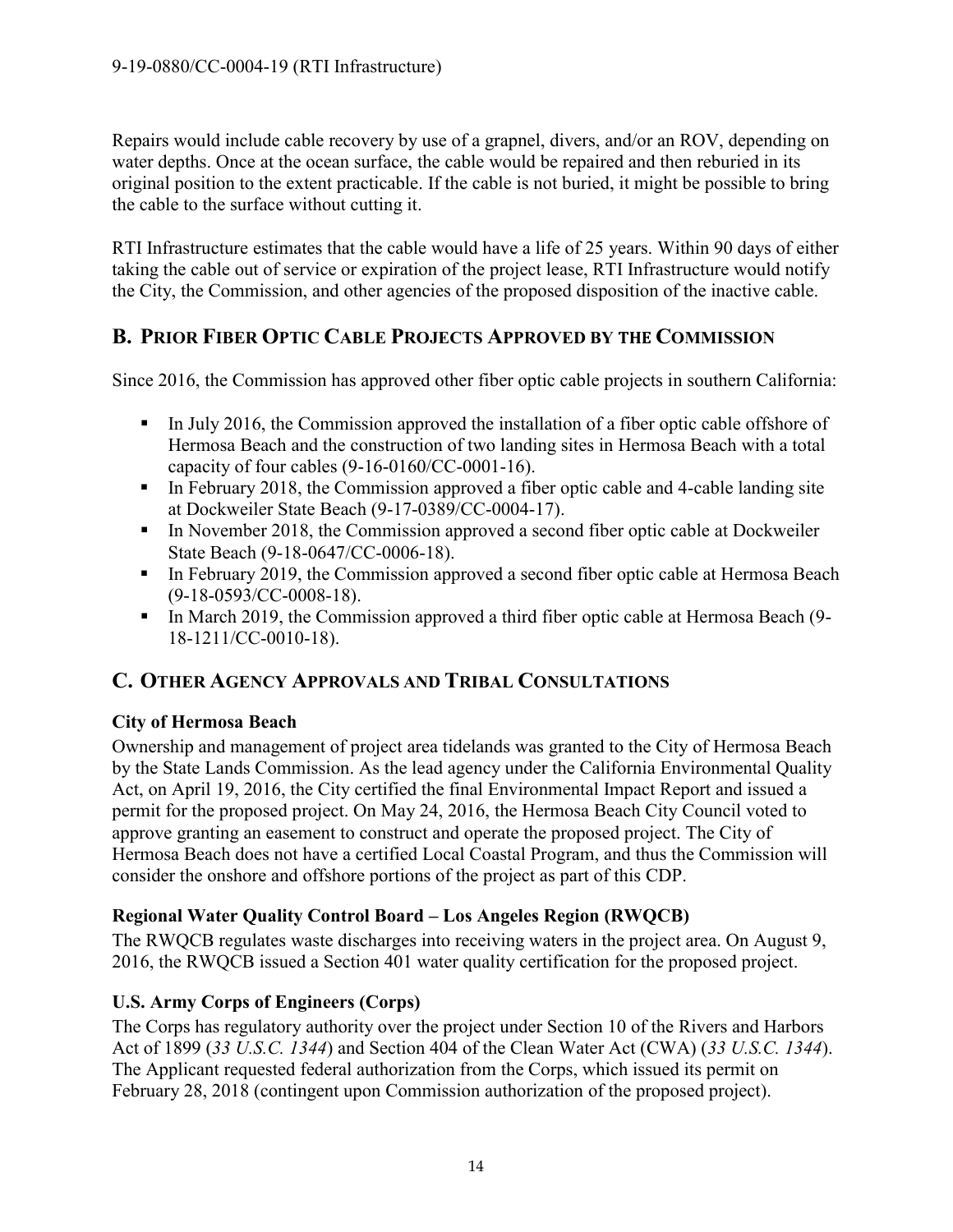## **Tribal Outreach and Consultations**

During the review of this project, Commission staff reached out to representatives from Native American Tribes understood to have current and historic connections to the project area: the Gabrieleno Band of Mission Indians – Kizh Nation, Gabrielino/Tongva Nation, Gabrielino Tongva Indians of California Tribal Council, the Gabrielino-Tongva Tribe, and the Gabrieleno/Tongva San Gabriel Band of Mission Indians. Contact information for these Tribal Representatives was provided by the Native American Heritage Commission. At the time of publication of this staff report, no Tribal questions or concerns had been brought to the attention of Commission staff. Any concerns raised subsequent to the publication of this report will be included in an addendum to this staff report.

# <span id="page-14-0"></span>**D. DREDGING AND PLACEMENT OF FILL IN COASTAL WATERS**

Coastal Act Section 30233(a) states:

*The diking, filling, or dredging of open coastal waters, wetlands, estuaries, and lakes shall be permitted in accordance with other applicable provisions of this division where there is no feasible less environmentally damaging alternative, and where feasible mitigation measures have been provided to minimize adverse environmental effects, and shall be limited to the following:* 

*(1) New or expanded port, energy, and coastal-dependent industrial facilities, including commercial fishing facilities.* 

The proposed project includes the construction of a cable on the seafloor and constitutes fill of open coastal waters. Thus, the project is subject to three requirements of Coastal Act Section 30233(a). The first test requires that the proposed activity must fit into one of the seven categories of uses enumerated above. The second test requires that there be no feasible less environmentally damaging alternative. The third test requires that feasible mitigation measures be provided to minimize the project's adverse environmental effects.

## **Allowable Use Test**

 *…*

One of the seven allowable uses of fill under 30233(a) is a coastal-dependent industrial facility. The HKA cable, the purpose of which is to provide ocean connectivity between the United States and Hong Kong, is "coastal-dependent" since it requires "a site on, or adjacent to, the sea to be able to function at all" as defined in Coastal Act Section 30101. The Commission thus finds that the proposed HKA cable meets the allowable use test of Coastal Act Section 30233(a).

## **Alternatives**

The Commission must find that there is no feasible less environmentally damaging alternative to the proposed project, in this case by assessing two components of the proposed project: its landing site and offshore route.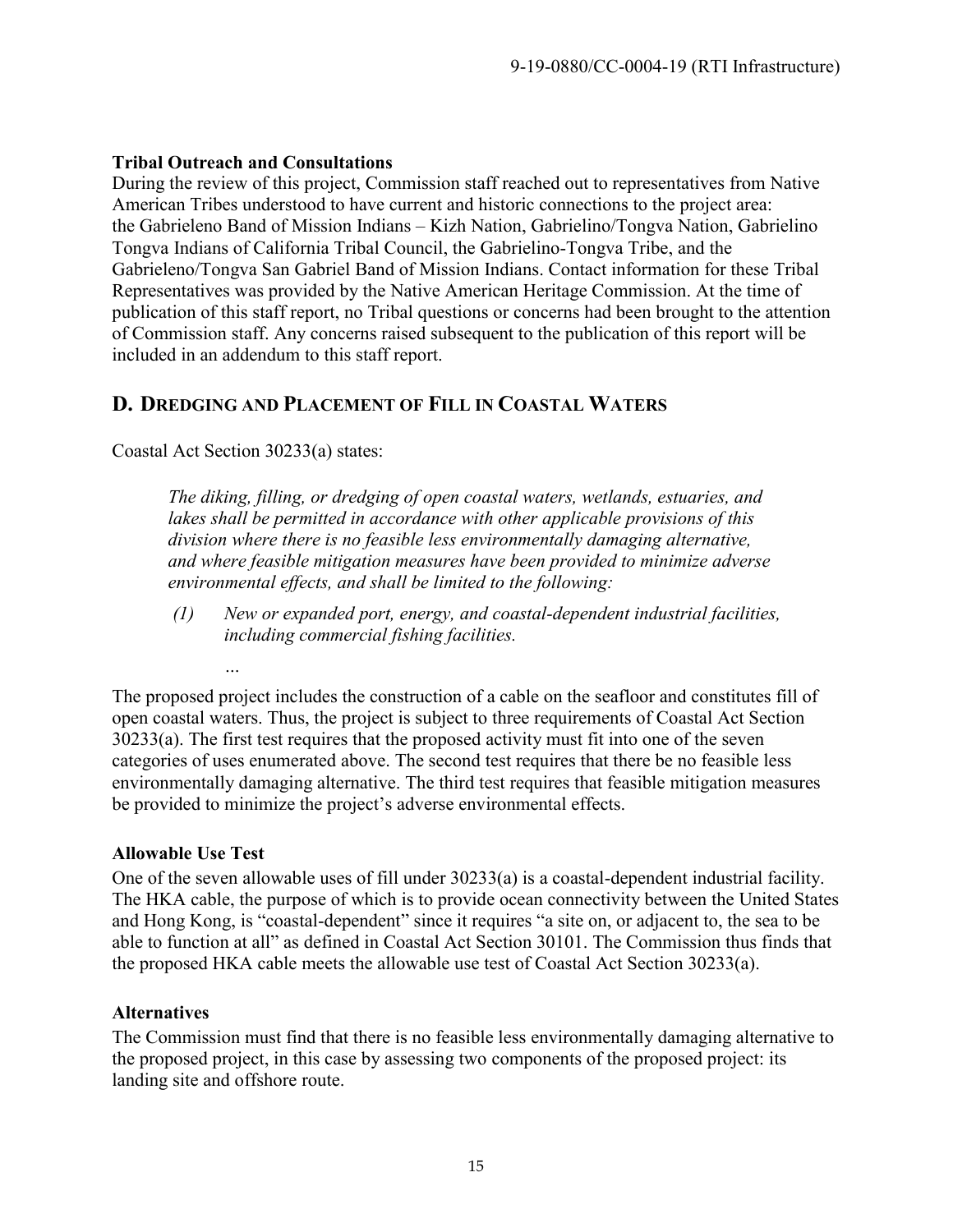#### *Alternatives to the Proposed Landing Sites*

The Project EIR examined alternative landing sites in the Los Angeles basin. Results of this analysis are summarized in the staff report for CDP 9-16-0160/CC-0001-16 that authorized construction of a fiber optic cable landing in the same Hermosa Beach location as the proposed cable. In that case, the Commission found that there was no feasible less environmentally damaging alternative to the landing site at Hermosa Beach. For the proposed project, an alternative site would involve new construction or use of a different but already constructed landing site. A new landing site would result in additional habitat, water quality, and other construction-related effects, and would be more environmentally damaging than use of an already-constructed site. Use of a different, existing landing site would involve similar construction activities and impacts as those associated with the proposed project, and therefore would not be less environmentally damaging. For these reasons, the Commission finds that there is no feasible less environmentally damaging alternative landing site.

#### *Alternative Offshore Routes*

As shown in **Exhibits 4, 5, and 6**, the proposed cable route avoids protected marine features such as marine sanctuaries. Impacts to particularly sensitive hard substrate benthic communities will be minimized (see discussion in Section E of this report). An assessment of the 2018 geophysical survey indicates that the hard bottom habitat in the proposed cable corridor is typical of the marine environment throughout the Southern California Bight (AMS 2019). An alternate route would not be likely to completely avoid or significantly decrease impacts to hard bottom areas. Therefore, the Commission finds that the proposed project is the least environmentally damaging feasible alternative and meets the second test of Coastal Act Section 30233(a).

#### **Mitigation**

Sections E and F of this report describe feasible mitigation measures requiring RTI Infrastructure to: avoid and eliminate cable suspensions; submit plans to minimize impacts from anchoring, hazardous material spills, and stormwater runoff; and mitigate for impacts to hard bottom habitat. With the imposition of these mitigation measures, the Commission finds that the third test of Coastal Act Section 30233(a) has been met.

On this basis and based on the findings regarding alternatives and the allowable use test, the Commission finds that the project is consistent with Section 30233(a) of the Coastal Act.

# <span id="page-15-0"></span>**E. MARINE RESOURCES AND WATER QUALITY**

Section 30230 of the Coastal Act states:

*Marine resources shall be maintained, enhanced, and where feasible, restored. Special protection shall be given to areas and species of special biological or economic significance. Uses of the marine environment shall be carried out in a manner that will sustain the biological productivity of coastal waters and that will maintain healthy populations of all species of marine organisms adequate for longterm commercial, recreational, scientific, and educational purposes.*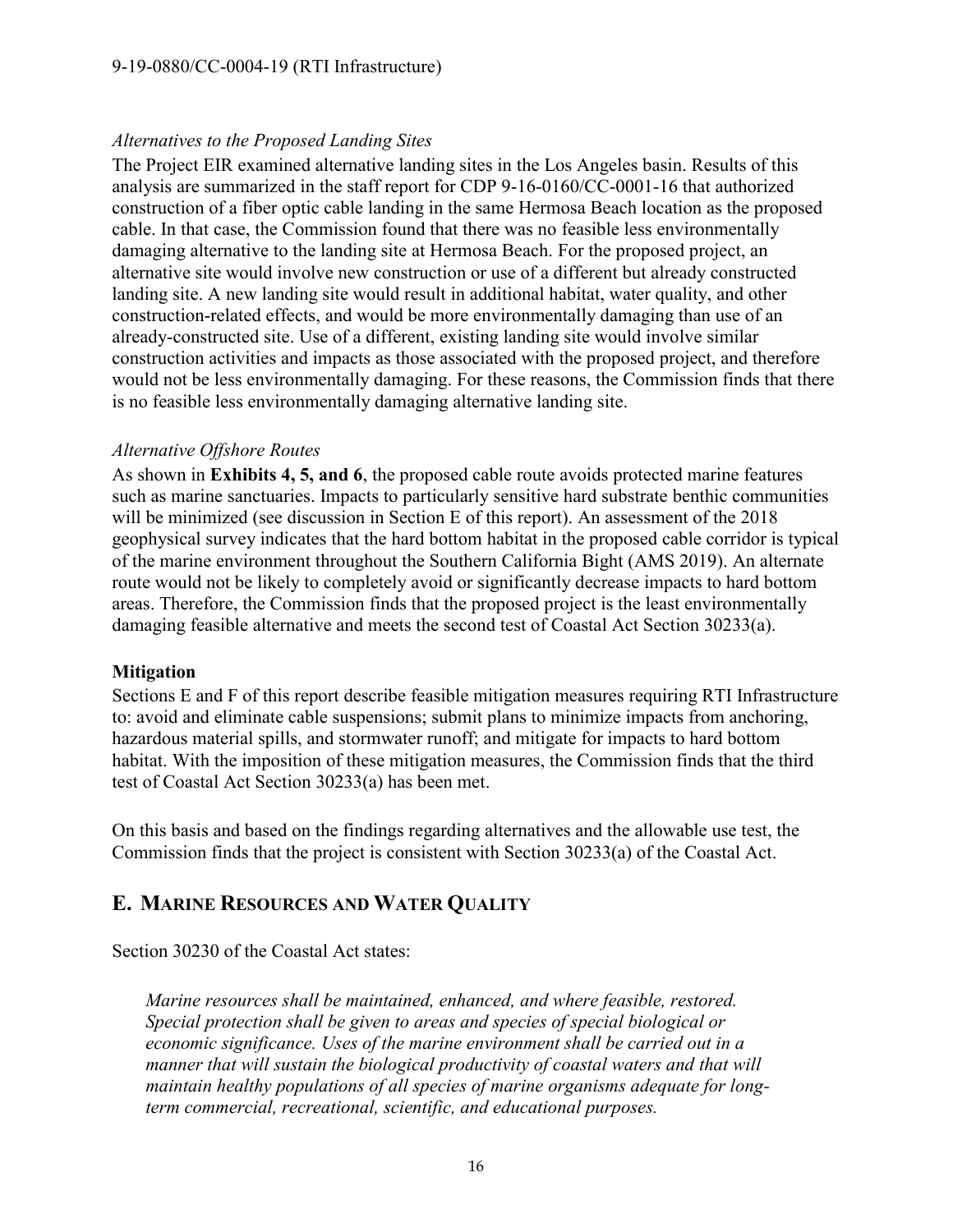Section 30231 of the Coastal Act states:

*The biological productivity and the quality of coastal waters, streams, wetlands, estuaries, and lakes appropriate to maintain optimum populations of marine organisms and for the protection of human health shall be maintained and, where feasible, restored through, among other means, minimizing adverse effects of waste water discharges and entrainment, controlling runoff, preventing depletion of ground water supplies and substantial interference with surface water flow, encouraging waste water reclamation, maintaining natural vegetation buffer areas that protect riparian habitats, and minimizing alteration of natural streams.* 

#### Section 30232 of the Coastal Act states:

*Protection against the spillage of crude oil, gas, petroleum products, or hazardous substances shall be provided in relation to any development or transportation of such materials. Effective containment and cleanup facilities and procedures shall be provided for accidental spills that do occur.* 

The proposed cable route extends from Hermosa Beach through the Santa Monica Basin and outer Santa Barbara Channel and out to the edge of the Outer Continental Shelf (**Exhibit 2**). As discussed below, the project has the potential to result in impacts to marine mammals and sea turtles, fish, benthic habitat (soft and hard substrate areas), and marine water quality.

#### **1. Marine Mammal and Sea Turtle Impacts**

The proposed project has the potential to adversely affect whales and other marine wildlife through entanglement with the project cable, entanglement with "ghost nets" or abandoned fishing gear, collision with project vessels, and effects from vessel-related noise.

#### *Potential Entanglement with the Project Cable*

Marine mammals that live or migrate through the project area may become entangled in insufficiently buried cable or in cable suspensions. Whale species in the Southern California Bight include gray whales (*Eschrichtius robustus*), humpback whales (*Megaptera novaeangliae*), blue whales (*Balaenoptera musculus*), fin whales (*B. physalus*), minke whales (*B. acutorostrata*), sperm whales (*Physeter microcephalus*), and killer whales (*Orincus orca*). Several species of dolphins and porpoises, including bottlenose dolphins (*Tursiops truncates*), Pacific white-sided dolphins (*Lagenorhynchus obliquidens*), and Risso's dolphins (*Gampus griseus*) are found, as are pinnipeds (sea lions, harbor seals), sea otters, and sea turtles.

Because of their behavior and migration patterns, two of these species—the California gray whale and sperm whale—have the greatest risk of cable entanglement. Approximately 20,000 gray whales annually migrate between Alaskan waters and Baja California. Additionally, since gray whales feed on the seafloor, gray whales may face the highest risk of entanglement with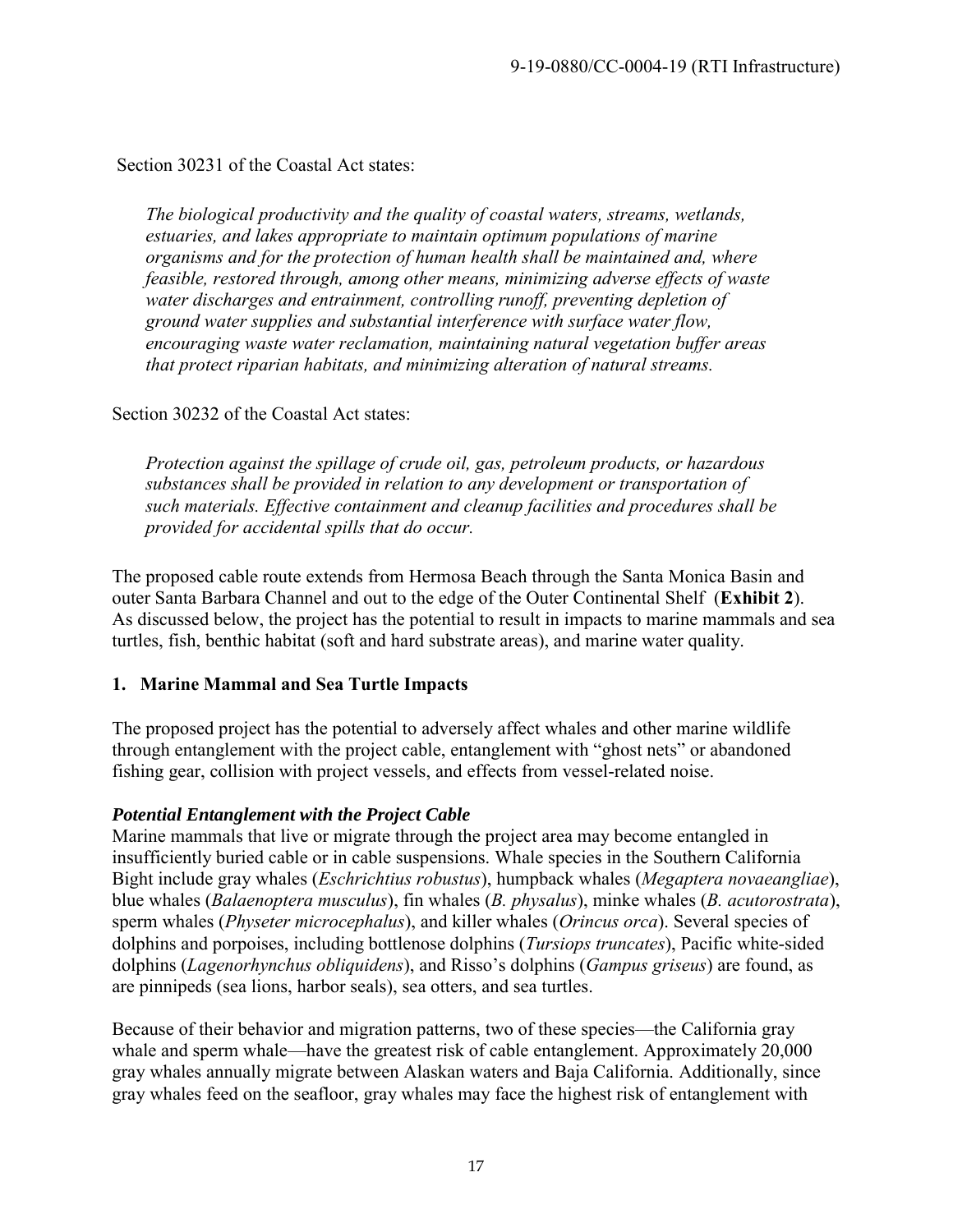insufficiently buried or exposed cables. Sperm whales are much less abundant than gray whales, numbering approximately 1,200 individuals offshore California (E&E 2001). Sperm whales typically inhabit deep open waters, and are the deepest diving of all cetaceans, regularly diving to water depths between 200 and 1,000 meters (E&E 2001). Sperm whales are the only species confirmed to have been entangled in a submarine cable, and their deep diving puts them at risk of entanglement with insufficiently buried, exposed, or suspended cables.

RTI Infrastructure estimates that approximately 16 percent of the cable (approximately 31 kilometers or 19 miles) will cross hard substrate where the cable will not be buried but will be placed on the ocean floor, thus creating the potential for cable suspensions. In addition, there is entanglement risk during cable installation as cable is spooled out from the cable-laying vessel and traverses the entire length of the water column before it is buried in the seafloor sediments.

To minimize the potential for entanglement, the Commission is imposing several conditions. **Special Condition 3** requires RTI Infrastructure to implement the EIR mitigation measures related to marine resources (**Exhibit 8**), including requiring a biologist for marine mammal and sea turtle monitoring and decreasing speeds when marine mammals and sea turtles are present. Further, **Special Condition 4** requires RTI Infrastructure to submit a Marine Wildlife Monitoring and Contingency Plan (MWMCP) to the Executive Director for review and approval. The MWMCP will expand upon the EIR measures by including marine wildlife training for project personnel and reduced vessel speed during all cable-laying activities. In addition, the MWMCP will include two NMFS-approved marine mammal observers who will have the authority to stop any activity that could result in harm to a marine mammal or sea turtle.

**Special Condition 5** requires RTI Infrastructure to bury the cable to a depth of one meter where feasible. To minimize the occurrence of suspended cable, **Special Condition 6** requires RTI Infrastructure to submit to the Executive Director for review and approval a Cable Slack Management Plan describing the installation measures that will identify and eliminate, where feasible, segments of cable that are suspended above the seafloor. **Special Condition 12** requires RTI Infrastructure to apply for an amendment to this permit to remove the cable within 90 days of either taking the cable out of service or after the expiration or termination of the project lease from the City of Hermosa Beach. To ensure compliance with these and other conditions, **Special Condition 1** requires RTI Infrastructure to post a performance bond in the amount of \$500,000 to cover its cable operations in state and federal waters.

#### *Entanglement with Ghost Nets and Abandoned Fishing Gear*

When fishing gear snags on cables or other bottom features, fishermen generally abandon their gear or nets in place. This abandoned gear can entangle marine mammals and fish, preventing them from feeding and causing them to drown. Several design aspects of the proposed project reduce the potential for gear snags on the proposed cable. Foremost, the majority (84%) of the cable will be buried beneath the seafloor surface. Additionally, **Special Condition 8** requires RTI Infrastructure to provide the local fishing entities who are signatories to the Southern California Cable and Fishing Agreement (Fishing Agreement) with as-built plans of the installed cable, including burial depths and the locations of any cable suspensions. **Special Condition 9** requires RTI Infrastructure to provide NOAA with information necessary to update nautical charts to reflect the position and burial status of the installed cable. Finally, **Special Condition**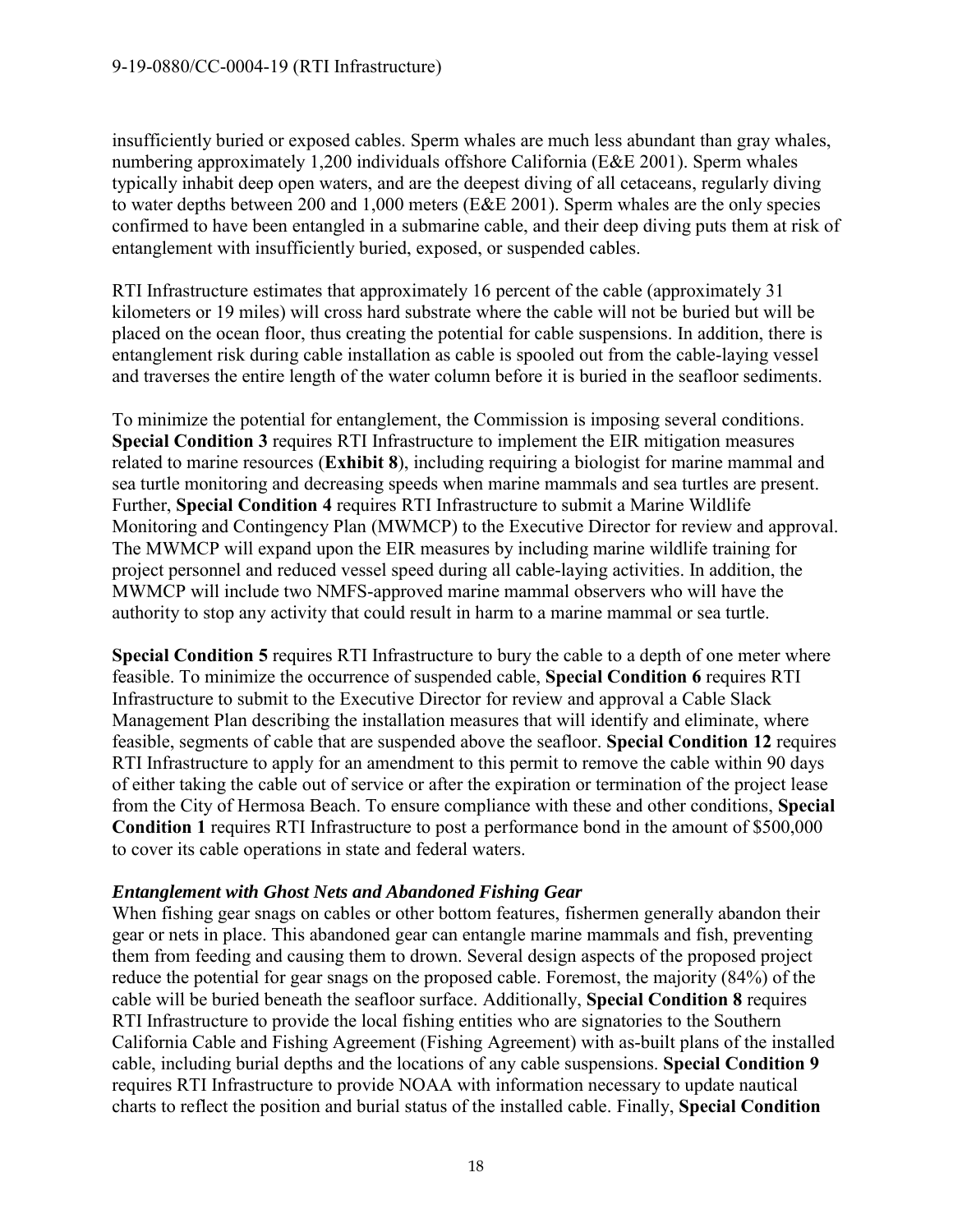**22** requires RTI Infrastructure to remove snagged fishing gear no later than six weeks after its discovery or notice of an incident. Within two weeks of completing a recovery operation, RTI Infrastructure is required to submit to the Executive Director a report describing the nature and location of the entanglement and the retrieval method used.

## *Marine Mammal or Sea Turtle Collision with Project Vessels*

Impacts to marine mammals and sea turtles could result from collisions with project vessels during marine operations associated with the proposed project. However, the slow vessel speeds during cable installation activities (in general, 0.5 to 1.5 knots) limit much of the potential for such collisions. Marine mammal monitoring protocols required by **Special Condition 4** also will help to reduce collision risk. With these conditions in place, potential adverse effects to marine mammals and sea turtles from collisions with project vessels will be minimized.

## *Marine Mammal Effects from Project-Related Vessel Noise*

Underwater noise from cable installation could result in effects to marine mammals and sea turtles. However, the time- and geography-limited nature of project activities will limit the potential for underwater noise effects. Vessel speed restrictions and implementation of the marine mammal monitoring program required in **Special Condition 4** will further limit exposure of marine mammals to noise levels that would be sufficiently high to result in adverse effects.

#### **2. Fish**

Abundant fish species in the Southern California Bight (SCB) include pelagic species (found in the water column) such as senorita (*Oxyjulis californica*) and blacksmith (*Chromis punctipinnis*) and demersal (species on or near the sea floor) fishes such as kelp bass (*Paralabrax clathratus*) and California sheephead (*Semicossyphus pulcher*). In soft substrate areas, the most common benthic habitat in the SCB, fish assemblages are characterized by flatfishes such as sanddabs (*Citharichthys* spp.), halibut (*Paralichthys californicus*) and other demersal species and pelagic fishes, such as northern anchovy (*Engraulis mordax*), and California grunion (*Leuresthes tenuis*).

The proposed project is not likely to directly adversely affect individual fish. The cable installation vessel will move slowly allowing mobile species to flee, and vessel speeds will not result in noise levels that would cause injury. During installation in areas with soft substrate, fish will likely avoid areas with temporary turbidity increases. Disturbed sediment is likely to settle relatively quickly (within a matter of hours), and the narrow project footprint will not substantially limit available fish habitat. Thus, such impacts would not be significant. **Special Condition 17** requires RTI Infrastructure to submit a Critical Operations and Curtailment Plan describing the sea and weather conditions under which project activities can safely proceed, thus minimizing sediment dispersal by avoiding periods of storms or heavy seas.

## **3. Benthic habitat: Soft Substrate Areas**

RTI Infrastructure summarized data collected during the geophysical survey of the project route and other studies to characterize seafloor habitats and associated biota (Applied Marine Science 2019). Approximately 84% of the seafloor habitat along the route consists of unconsolidated, soft-bottom habitats (e.g., gravel, coarse-grained and mixed sediments, sand, and mud), and the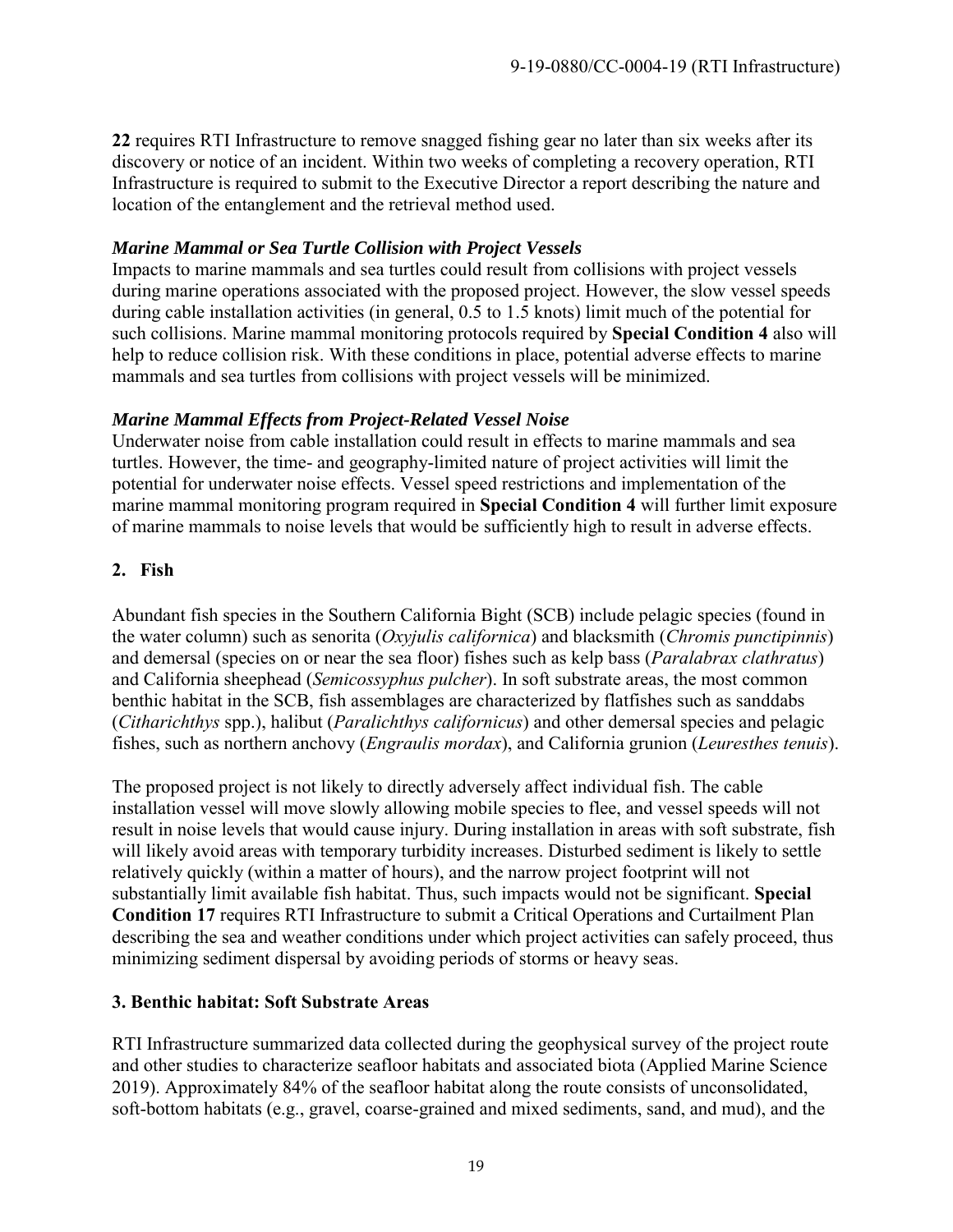species found in such habitats are typical of the high-energy and dynamic environments of the California coast elsewhere. Examples of dominant species present at shallow water depths (subtidal to 30 meters or 98.4 feet) include several species of red algae and ornate tube worm (*Diopatra ornata*), crabs (*Cancer* spp.), octopus (*Octopus* spp*.)*, white sea pen (*Stylatula elongata*), sea cucumber (*Parastichopus californicus*), and sunflower star (*Pycnopodia helianthoides*). In coarser sand habitats, the invertebrate community is dominated by ornate tubeworms and narrow bands of sand dollars. From 30-150 meter (98.4-410 feet) depths, sea pens, several species of anemones, sea slug (*Pleurobranchea californica*), and leafy flat star (*Petalaster [Luidia] foliolata*) are present. Deeper, species include sea urchins, sea pens, octopus, sea stars, and small polychaetes and crustaceans. In deep basin areas (below roughly 600 meters or 1,968 feet), low oxygen conditions likely contribute to decreased abundance and biomass of invertebrates. According to the EIR and the marine resources summary, no threatened or endangered soft-bottom species were identified during surveys.

In evaluating the significance of potential impacts on soft-bottom habitat and associated biota, the EIR states that effects to soft sediment biota from the proposed cable are anticipated to be minimal and short-term. In addition to being a relatively small area of disturbance compared to the preponderance of soft-bottom habitats in the SCB, potentially affected benthic infauna are common species in the SCB that would readily repopulate the disturbed area after the cable is installed. Because the benthic habitat disturbance does not involve the removal of sediment, and due to the proximity of the disturbed sediments to undisturbed sediments, the amount of time required for benthic organisms to recover would be minimized (AMS 2015).

#### **4. Benthic Habitat: Hard Substrate Impacts**

Cable-laying operations will adversely affect hard substrate habitat and associated biota, which is estimated to occur over approximately 16% of the cable route. Hard substrates provide habitat and shelter for numerous sessile organisms, fish, and mobile invertebrates such as lobsters and crabs. In shallow waters (less than 200 meters or 656 feet), giant kelp, eelgrass and anemones such as *Corynactis californica* are present. At these depths and deeper, if there are favorable high relief substrates, current speeds, and sedimentation rates, hard and soft corals can occur. In deeper waters (greater than 600 meters or 1,968 feet), species include anemones, amphipods, polychaetes, gorgonians, sponges, shrimp, crinoids, brittle stars, and sea stars. Adverse effects on hard substrate habitats are potentially significant because: (a) deepwater reefs are relatively rare along the southern California coast; (b) they support a diverse assemblage of invertebrates; (c) they attract fish as a nursery ground, food source, and shelter; and (d) epibiota on rocky substrates are sensitive to disturbance.

Impacts to hard bottom habitat from vessel-deployed anchors would be temporary and would cease as soon as the vessel has completed its work**.** To further reduce the potential for impacts to hard substrate from project anchors, **Special Condition 13** requires RTI Infrastructure to submit for Executive Director review and approval an anchoring plan to avoid hard bottom substrate areas.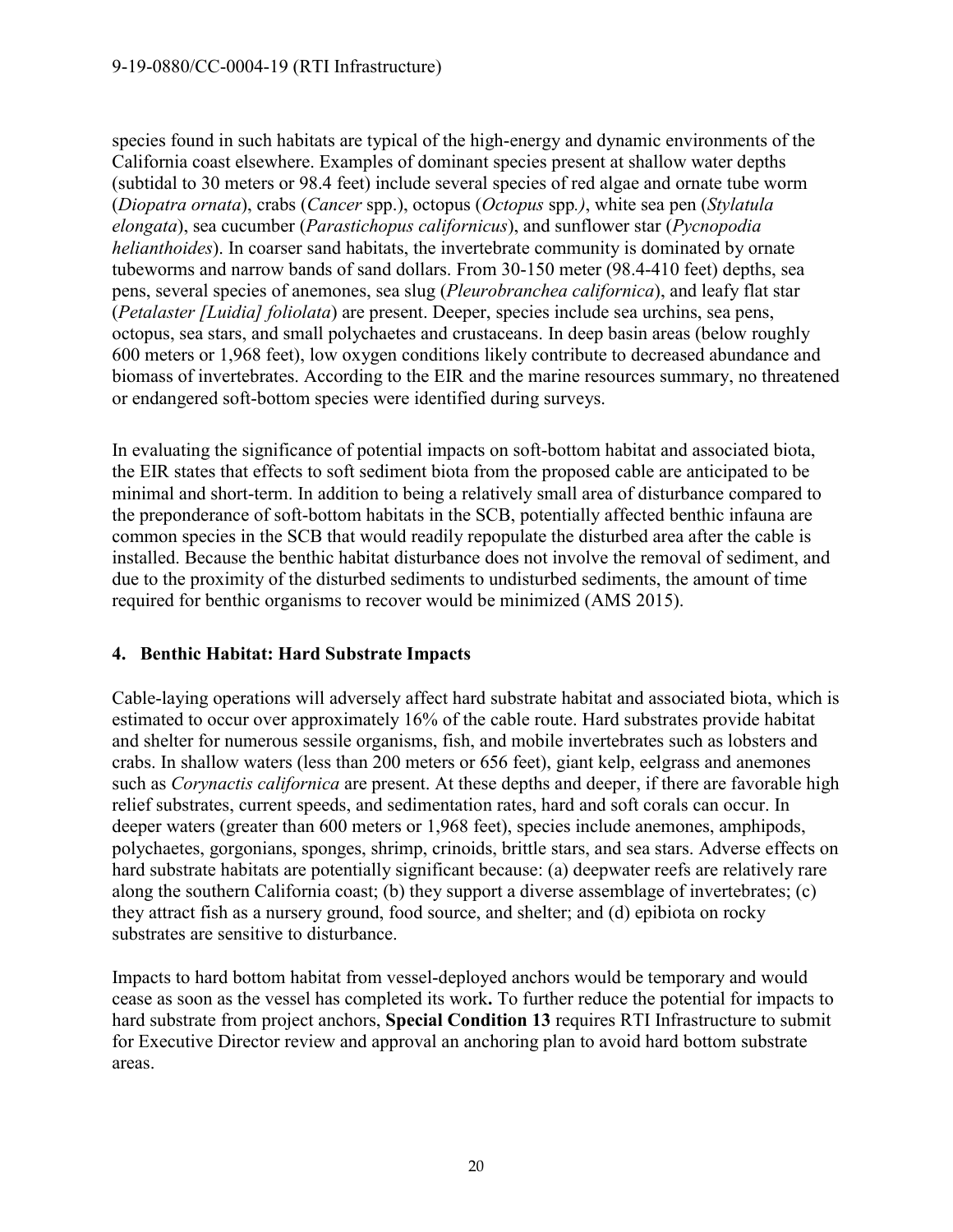Additional adverse effects to hard substrate could occur during cable installation and subsequent movement of the installed cable on the seafloor (i.e., from currents and wave action). In their study on the environmental impacts of a one- to three-inch submarine cable in Half Moon Bay, Kogan et al. (2006) found scrapes and vertical grooves in rocky substrate along the cable route, and typical epifaunal organisms were absent. Placement of the project cable on rocky substrates can disrupt associated bottom communities, crushing and/or dislodging small, sessile or relatively sedentary invertebrates along a narrow strip. Sessile species may experience repeated, localized disturbances throughout the life of the cable if it moves due to current action.

RTI Infrastructure estimates that 31.615 kilometers (103,724 feet) of the proposed cable are anticipated to cross hard substrate. In previous marine cable approvals, the Commission has estimated the area of impact by multiplying the length of cable installed over hard substrate by double the cable width to account for limited cable movement following installation. Applying this methodology to the proposed project would result in a potential hard substrate impact of 22,502 square feet.

In previous marine cable projects, the Commission has required project applicants to pay a hard substrate mitigation fee to compensate for adverse effects to hard substrate and associated biota. These mitigation funds have been directed to the UC-Davis Wildlife Health Center's California Lost Fishing Gear Recovery Project for removal of lost or discarded commercial fishing gear, which is found along the entire coast of California. Such gear is hazardous to divers and wildlife including seabirds, fish, turtles, sea otters, and other marine mammals. Derelict fishing gear can continue to "catch" fish and marine animals, and it can damage the habitat upon which it becomes entangled or upon which it rests.

In CDP/Consistency Certification no. E-08-021/CC-005-09, the Commission approved a mitigation fee of \$100,000 to the Recovery Project as compensation for impacts to 5,500 square feet of hard substrate. In subsequent marine cable projects, the Commission relied on this fee to impact ratio to calculate compensatory funds. In 2016, Commission staff analyzed data provided by the Recovery Project to determine that it was able, on average, to achieve marine habitat enhancement at a mitigation to impact ratio of 2.7 to 1 for a cost of \$12.38/square foot (\$14.76 in 2019 dollars).

For cable projects approved in 2016 or since, including the projects listed in Section V.B, the Commission has applied this \$12.38 cost per square foot ratio (adjusted for inflation) to calculate the mitigation fee for project-specific impacts to hard bottom substrate. Additionally, the Commission has applied a 3:1 mitigation to impact-area ratio, since the Recovery Project removes chronic sources of habitat and wildlife disturbance and loss but does not further restore habitat. The actual "restoration" of habitat is achieved through natural recruitment of organisms over time (Lissner et al. 1991). Compensating for a time lag between an impact and restoration is a key consideration when the Commission applies mitigation ratios larger than 1:1. Additionally, unlike terrestrial mitigation where the Commission generally requires conservation easements or similar future protection measures, comparable measures are not available to perpetually protect marine mitigation sites. Future anthropogenic disturbance of a Recovery Project site could occur; for example, fishing gear could be re-deployed at the site. Such long term uncertainty also justifies applying a 3:1 mitigation ratio.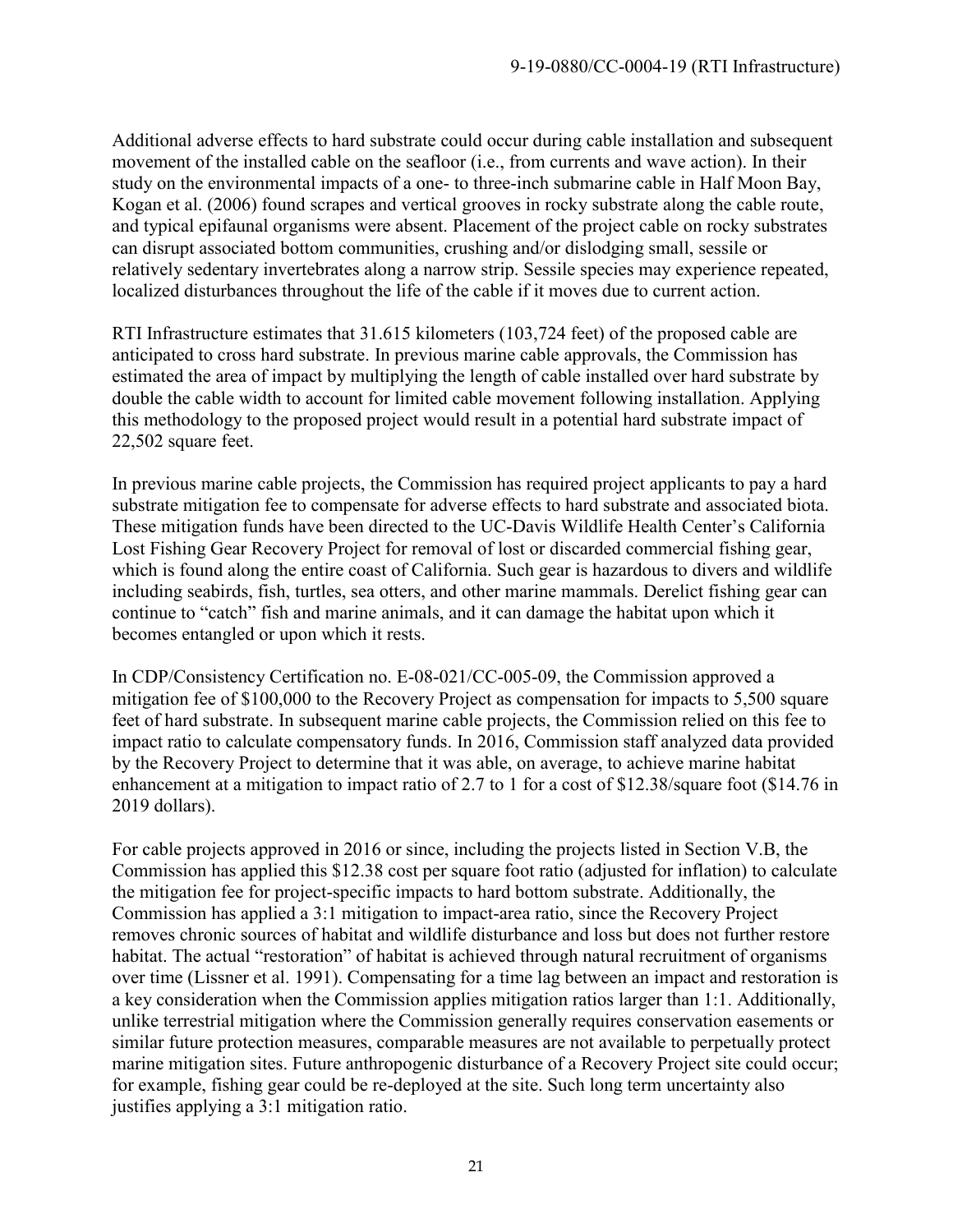These considerations are incorporated into **Special Condition 15,** which requires RTI Infrastructure to compensate for hard bottom habitat impacts through payment of a compensatory mitigation fee. The fee will be calculated by applying a 3:1 mitigation ratio to the square footage of impacted hard bottom (based on the post-lay burial survey required by **Special Condition 14**) and using a rate of \$14.76 per square foot. The total square footage of hard bottom impact will be calculated by multiplying the linear distance of cable laid on or suspended over hard bottom by twice its width. The mitigation work will be carried out pursuant to a Memorandum of Agreement (MOA) by and between the Commission and the Regents of the University of California on behalf of the Recovery Project. Upon receipt of mitigation funds, the Recovery Project will submit a spending plan to the Executive Director for review and approval.

With these conditions in place, the Commission finds that removing lost fishing gear and other debris from the marine environment will offset impacts to hard substrate areas caused by cablelaying activities. Thus, impacts to hard bottom habitat and the associated benthic species will be minimized, consistent with the requirement in Section 30230 of the Coastal Act that marine resources be maintained, enhanced, and where feasible, restored.

## **5. Marine Water Quality Impacts**

The project is proposed for coastal waters of Santa Monica Bay and the SCB, where water quality is affected by general oceanographic conditions as well as point and non-point sources of pollutants. Potential marine water quality effects from the proposed project include: (1) increased turbidity during cable installation and the suspension and resettling of contaminated sediments within Santa Monica Bay; (2) the release of fuel, sewage or bilge/ballast water from project vessels; and (3) increased erosion, sedimentation, and other from terrestrial construction.

#### *Turbidity and Redistribution of Contaminated Sediments*

Water jetting operations and use of the cable plow will result in localized increases in turbidity. Project corridor sediments largely consist of sand and will settle rapidly following disturbance, resulting in minor, temporary (up to a few hours) water quality impacts. Disturbed sediments could include contaminants, resulting in their potential dispersal and subsequent uptake by benthic organisms. However, the proposed cable route avoids known locations of contaminated sediments. In addition, project construction is not likely to result in significant redistribution of sediments, and any sediment resuspension will be minor and temporary.

#### *Project Vessel Releases*

Project vessels could accidentally discharge fuel, sewage, bilge water, debris, or ballast water. Although the likelihood of such a spill occurring is low, the project EIR includes measures (incorporated into this permit by **Special Condition 3**) to reduce the risk of a vessel spill, including a Spill Prevention Plan, a Vessel Waste Management Plan, and a Shipboard Oil Pollution Emergency Plan **(Exhibit 8)**. In addition, **Special Condition 16** requires RTI Infrastructure to submit a Spill Prevention and Response Plan for Executive Director approval which is required to demonstrate that adequate spill response equipment is available for the worst-case spill scenario. **Special Condition 17** requires RTI Infrastructure to implement an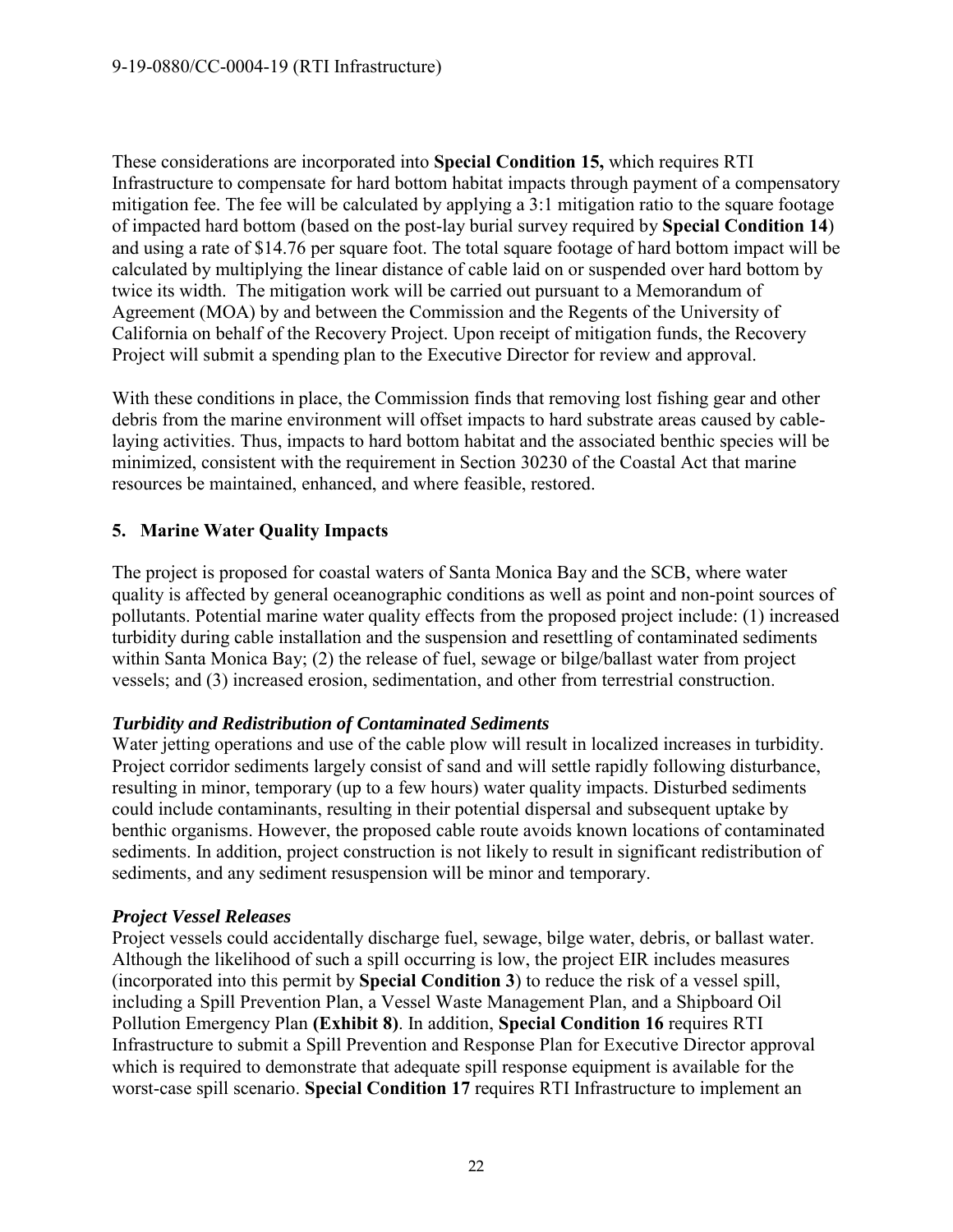Executive Director-approved Critical Operations and Curtailment Plan (COCP) that define the limiting weather conditions that would hinder safe operation of vessels or a potential spill cleanup. Finally, **Special Condition 18** requires implementation of a zero discharge policy for all project vessels.

## *Erosion from Terrestrial Activities*

Installation of the ocean ground bed has the potential to affect water quality due to storm water discharges, accelerated soil erosion, and sedimentation. To address stormwater runoff and erosion, **Special Condition 19** requires RTI Infrastructure to submit a Stormwater Management Plan to the Executive Director for review and approval. In addition, inadvertent releases of oil or other hazardous material from construction-related vehicles or equipment could degrade water quality of nearby ground or surface waters. To minimize the likelihood of such a spill, the EIR includes measures (incorporated into this permit by **Special Condition 3**) that require RTI Infrastructure to develop a Spill Prevention and Contingency Plan for terrestrial construction activities, conduct worker training, maintain equipment to avoid leaks, and employ safe refueling practices (**Exhibit 8**). Implementation of these measures will minimize the potential for an inadvertent release of hazardous materials during terrestrial construction activities.

## **6. Conclusion**

For the reasons discussed above, the Commission finds that the proposed project, as conditioned by **Special Conditions 1 through 22**, will be carried out in a manner that maintains marine resources and sustains the biological productivity and quality of coastal waters and protects against the spillage of hazardous substances into the marine environment, and is therefore consistent with Coastal Act Sections 30230, 30231, and 30232.

# <span id="page-22-0"></span>**F. ENVIRONMENTALLY SENSITIVE HABITAT**

Coastal Act Section 30240(b) states:

*(b) Development in areas adjacent to environmentally sensitive habitat areas and parks and recreation areas shall be sited and designed to prevent impacts which would significantly degrade those areas, and shall be compatible with the continuance of those habitat and recreation areas.* 

The proposed project includes the installation of an ocean ground bed on Hermosa Beach. The beach in the project area is heavily used for recreational purposes and is not considered environmentally sensitive habitat. California brown pelican (*Pelecanus occidentalis californicus*) (fully protected in California), black skimmer (*Rynchops niger*) (a California Species of Special Concern), and double-crested cormorant (*Phalacrocorax auritus*) (a California Species of Special Concern), are likely to fly over the project area, but no nesting or roosting habitat for these species are located within or adjacent to the project. Project activities are not expected to interfere with foraging behaviors of these species.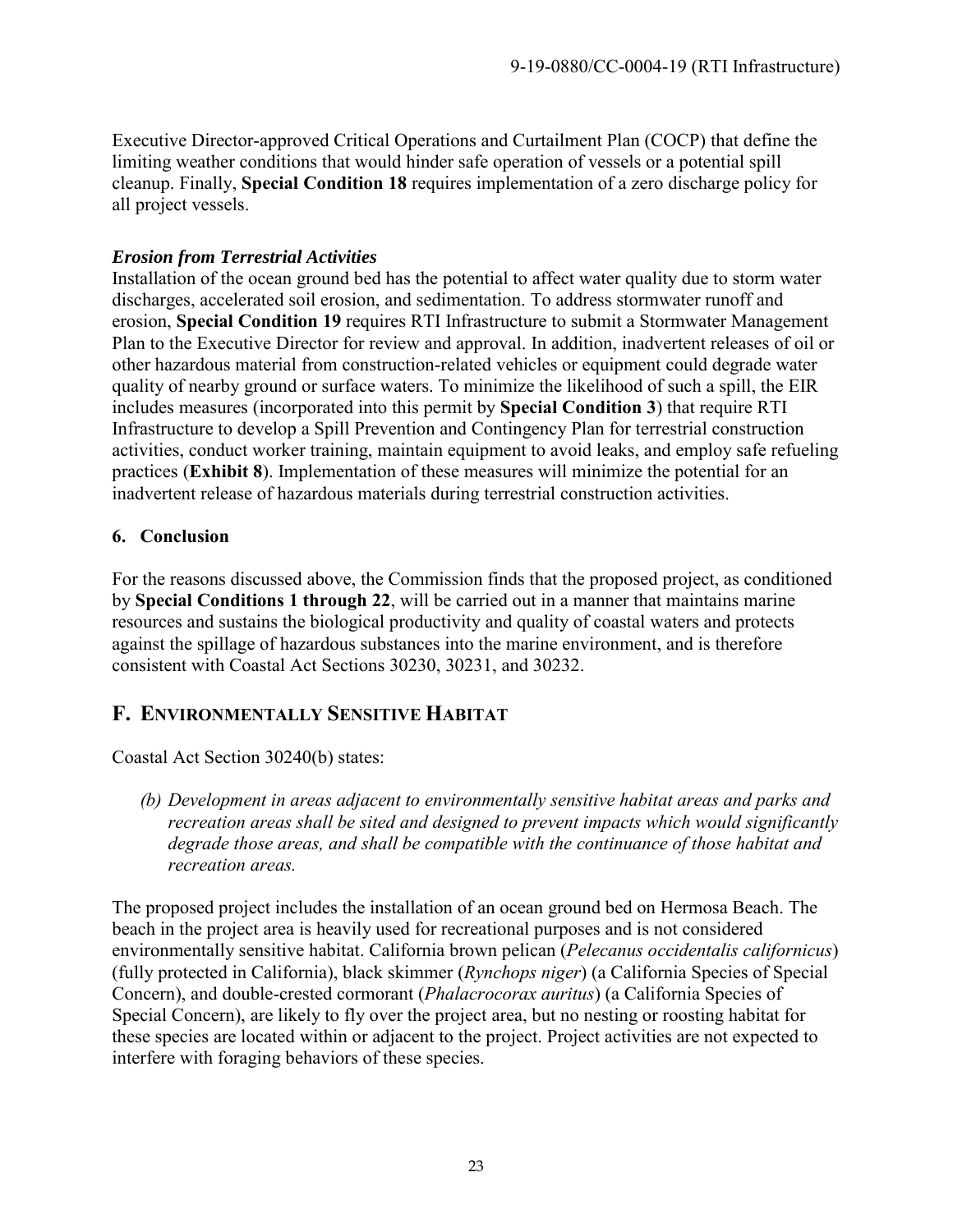However, nearby sandy beach areas have been observed to provide habitat for special status species such as the western snowy plover (*Charadrius niviosus nivosus*) and the California least tern (*Sternula antillarum browni*). Installation of the ocean ground bed could result in disturbance to snowy plovers or least terns roosting or nesting nearby. To minimize the potential for any impacts to these species, the EIR included measures to avoid disturbing roosting western snowy plovers or California least terns (see **Exhibit 8),** such as construction timing limitations and requiring a biologist to conduct surveys for snowy plovers and least terns and monitor the project site during construction. With this measure in place as required by **Special Condition 3**, snowy plovers and least terns will be protected against disturbance-related impacts associated with construction of the proposed project.

Biological surveys of the project area conducted by RTI Infrastructure observed a red-shouldered hawk (*Buteo lineatus*) and a Cooper's hawk (*Accipter cooperii*), species which are protected under the Migratory Bird Treaty Act and California Fish and Game Code Sections 3503 and 3513. To address potential impacts to these raptors and other birds, the EIR requires RTI Infrastructure to hire a biologist to survey for raptors and nesting birds and identify buffer areas if necessary (see **Exhibit 8**). Implementation of this measure, as required by **Special Condition 3**, would minimize the potential for indirect impacts to raptors and nesting birds.

With the incorporation of **Special Condition 3,** the Commission finds that habitat supporting special-status species and nesting birds would be protected against disruption of habitat values, and thus, that the proposed project would be consistent with Section 30240 of the Coastal Act.

# <span id="page-23-0"></span>**G. COMMERCIAL AND RECREATIONAL FISHING**

Coastal Act Section 30234.5 states:

 $\overline{a}$ 

*The economic, commercial, and recreational importance of fishing activities shall be recognized and protected.* 

The proposed project could adversely affect fishing through temporary preclusions of fishing activity associated with cable installation or through interactions between cables and fishing gear, particularly bottom trawls.<sup>1</sup> In areas where the cable is not buried, is insufficiently buried, or becomes exposed, bottom trawls may be snagged, damaged, or abandoned, resulting in gear damage or loss and subsequent financial losses.

Commercial fishing will be precluded from the cable installation corridor during cable installation, which is anticipated to last up to 30 days. Pursuant to the federal Submarine Cable Act (47 U.S.C. 21 §24), all vessels are required to maintain a distance of at least one nautical mile from a vessel laying or repairing a cable and one-quarter mile from a buoy marking the position of a cable when being laid or out of order. This de facto fishing preclusion will be

<sup>1</sup> Bottom longlines also have a high potential for interacting with cables on the seafloor, but this type of fishing gear is now prohibited in California.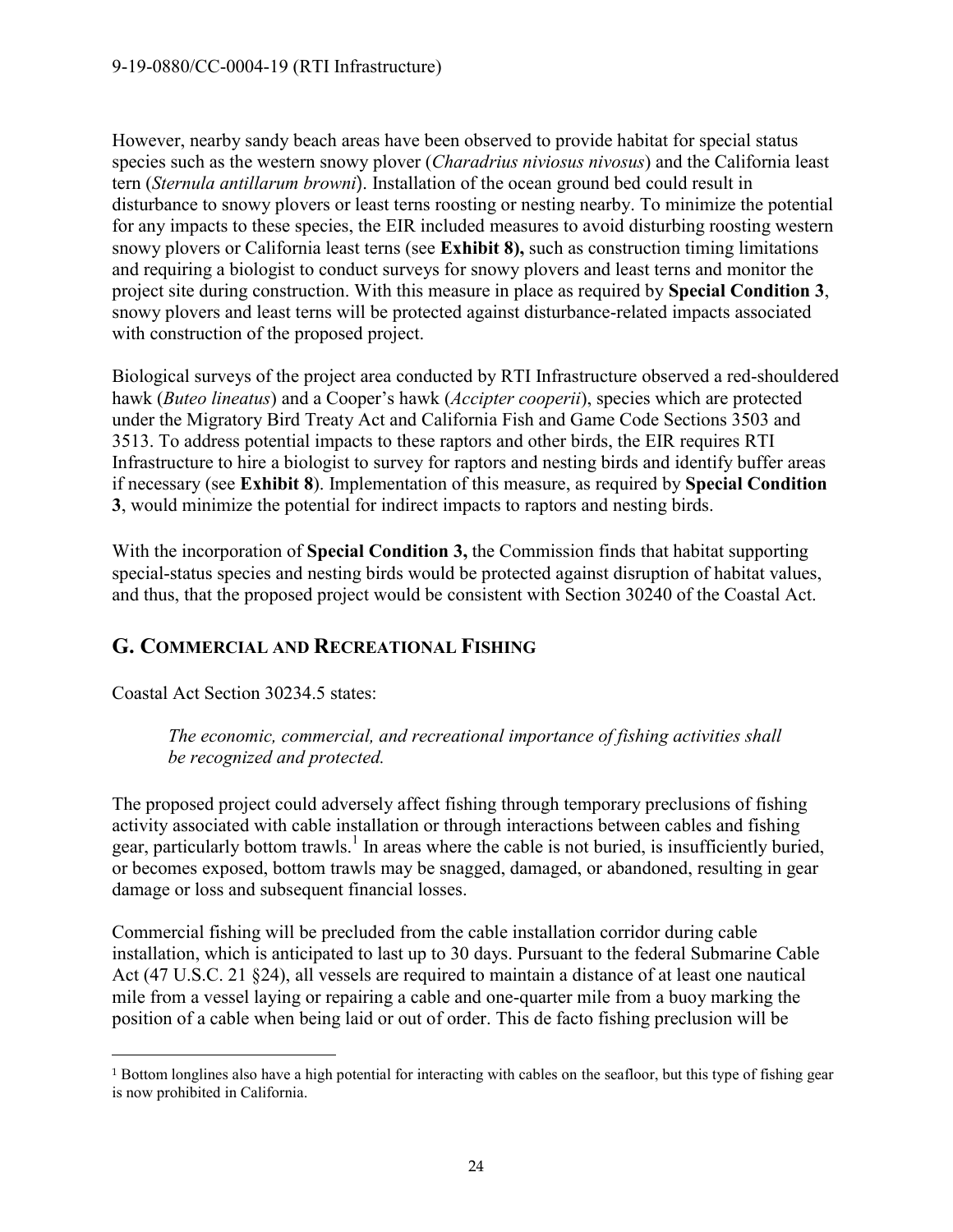temporary and will cover a small, constantly changing area as the cable is laid and/or buried. Ample fishing and boating areas unaffected by this vessel exclusion zone will remain in the immediate vicinity and will minimize impacts to fisherman from cable-laying activities.

To minimize the potential for gear snags, **Special Condition 5** requires RTI Infrastructure to bury the cable to a depth of one meter in waters up to 1,200 meters, except where precluded by seafloor substrates. Where a one-meter burial depth cannot be achieved, RTI Infrastructure will bury the cable to the maximum depth feasible. Buried cable will minimize the potential for fishing gear entanglement and gear damage or loss. RTI Infrastructure will lay the cable on the seafloor and will not attempt to bury it in waters greater than 1,200 meters in depth, but the types of fishing equipment in such areas are not expected to interact with the cable on the seafloor.

Additionally, **Special Condition 20** requires RTI Infrastructure to join the Southern California Cable & Fishing Agreement (Fishing Agreement) specifically for the HKA cable. **Exhibit 9** includes the Fishing Agreement, which is signed by companies operating cables in the SCB and fishing entities. The Fishing Agreement provides the fishing industry with a forum to address issues with cable installation and operation and compensate fishermen for gear loss.

To further minimize the potential for exposed cable, **Special Condition 6** requires RTI Infrastructure to submit a Cable Slack Management Plan to the Executive Director for review and approval, describing how RTI Infrastructure will identify and eliminate cable suspensions during installation. **Special Condition 7** requires RTI Infrastructure to provide radio announcements of cable installation activities and weekly notices of preliminary as-built coordinates of any unburied or exposed cable sections during cable installation to the Executive Director, the U.S. Coast Guard (for publication in a *Notice to Mariners*), and the signatories of the Fishing Agreement. **Special Condition 8** requires RTI Infrastructure to submit to the signatories of the Fishing Agreement electronic and hard copy final as-built plans on NOAA navigation charts. **Special Condition 9** requires RTI Infrastructure, within 60 days of cable installation, to submit evidence to the Executive Director that the company has submitted the geographical coordinates of the as-built cable to enable NOAA to update its navigational charts.

To make sure that the cable remains buried, **Special Condition 11** requires a re-survey of the cable no later than five years following its installation. Following this re-survey, **Special Condition 11** requires that after any event that has the potential to affect the cable, RTI Infrastructure will survey those potentially affected portions of the cable route from the mean high tide line to the seaward limit of the territorial waters of the State of California. The purpose of this survey will be to verify that the cable has remained buried consistent with the as-built cable burial plan required by **Special Condition 8**. Within 30 days of survey completion, RTI Infrastructure is required to submit to the Executive Director a report describing survey results. If the survey indicates that there has been significant change to the burial status of the cable, RTI Infrastructure is required to submit to the Executive Director a re-burial plan.

To further ensure that impacts to fisherman are minimized, **Special Condition 21** requires RTI Infrastructure to provide notice of proposed cable repair or re-burial to the Executive Director and in a US Coast Guard Notice to Mariners 15 days prior to any cable repair or maintenance activity, or as soon as possible for any emergency repairs. Finally, within 90 days of either taking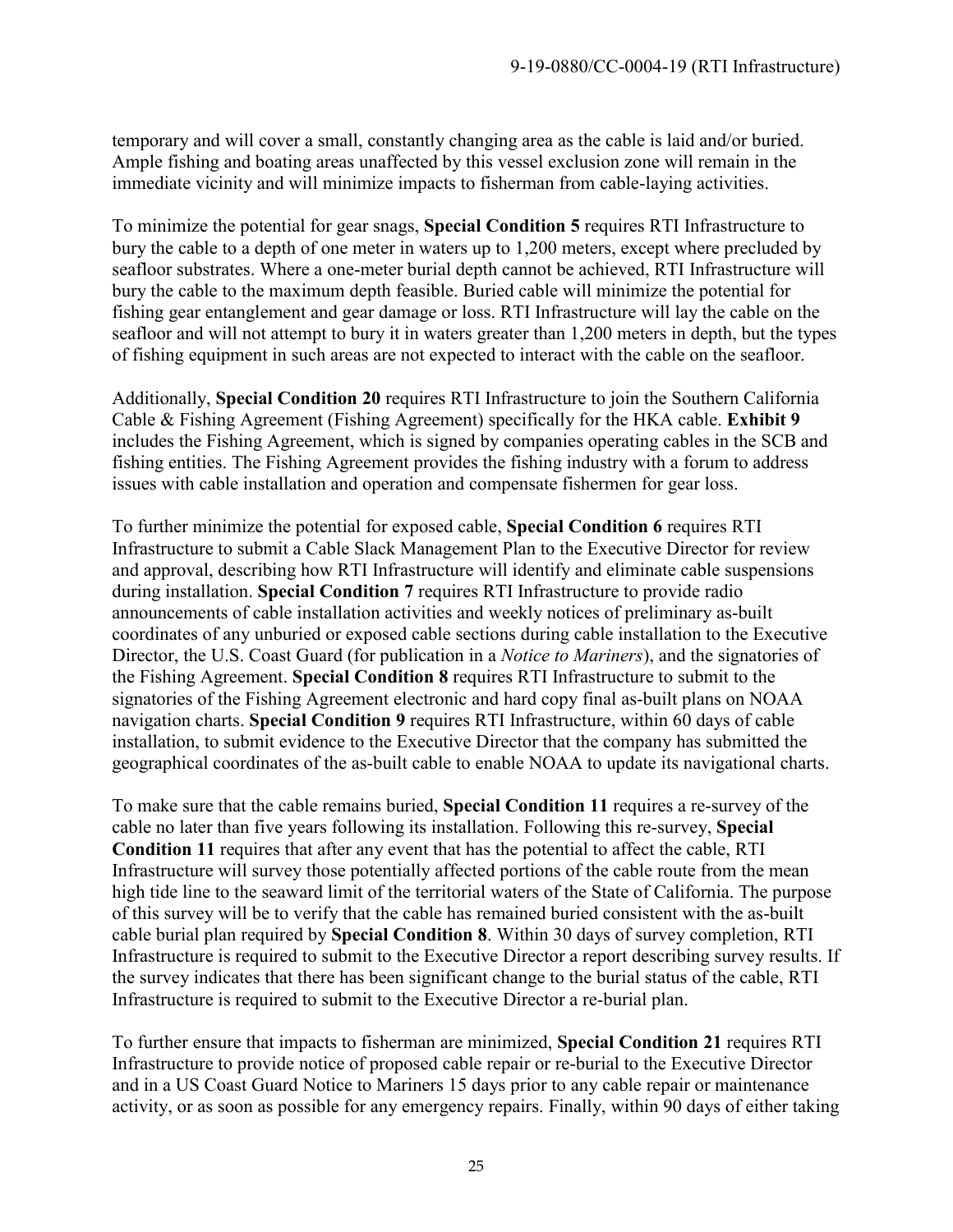a cable out of service or after the expiration or termination of RTI Infrastructure's lease from the City, **Special Condition 12** requires RTI Infrastructure to apply for an amendment to this permit to remove the cable from the seafloor.

With implementation of these special conditions, the Commission finds that project-related impacts to commercial and recreational fishing will be minimized and fishing activities protected, and thus, the proposed project is consistent with Section 30234.5 of the Coastal Act.

# <span id="page-25-0"></span>**H. PUBLIC ACCESS AND RECREATION**

#### Coastal Act Section 30210 states:

*In carrying out the requirement of Section 4 of Article X of the California Constitution, maximum access, which shall be conspicuously posted, and recreational opportunities shall be provided for all the people consistent with public safety needs and the need to protect public rights, rights of private property owners, and natural resource areas from overuse.* 

#### Coastal Act Section 30220 states:

*Coastal areas suited for water-oriented recreational activities that cannot readily be provided at inland water areas shall be protected for such uses.* 

During cable installation and repair, similar to fisherman, recreational users and other boaters must avoid the cable installation ship. As described previously, the preclusion zones created by cable installation and repair activities will be temporary and will cover a small and constantly changing area as the cable is being laid, and ample access to other recreation and boating areas will be available. Once the cable is laid, full access will be restored. Thus, the effect of projectrelated boating disruption is not significant.

The onshore installation of an ocean ground bed may inconvenience beach users during its construction, anticipated to last up to three days. No construction staging areas will be needed, and the area needed to install the ocean ground bed will be approximately 20 feet (6 meters) wide and 50 feet (15.2 meters) long. The ocean ground bed is scheduled for installation in April 2020, prior to the summer beach season. To further minimize impacts to beach users, **Special Condition 23** prohibits ocean ground bed construction during Hermosa Beach's peak beach use season, Memorial Day weekend through Labor Day.

With these measures in place, the Commission finds that project-related impacts to public access and recreation will be minimal and temporary and therefore concludes that the project is consistent with Sections 30210 and 30220 of the Coastal Act.

## <span id="page-25-1"></span>**I. CULTURAL RESOURCES**

Coastal Act Section 30244 states:

*Where development would adversely impact archaeological or paleontological resources as identified by the State Historic Preservation Officer, reasonable mitigation measures shall be required.*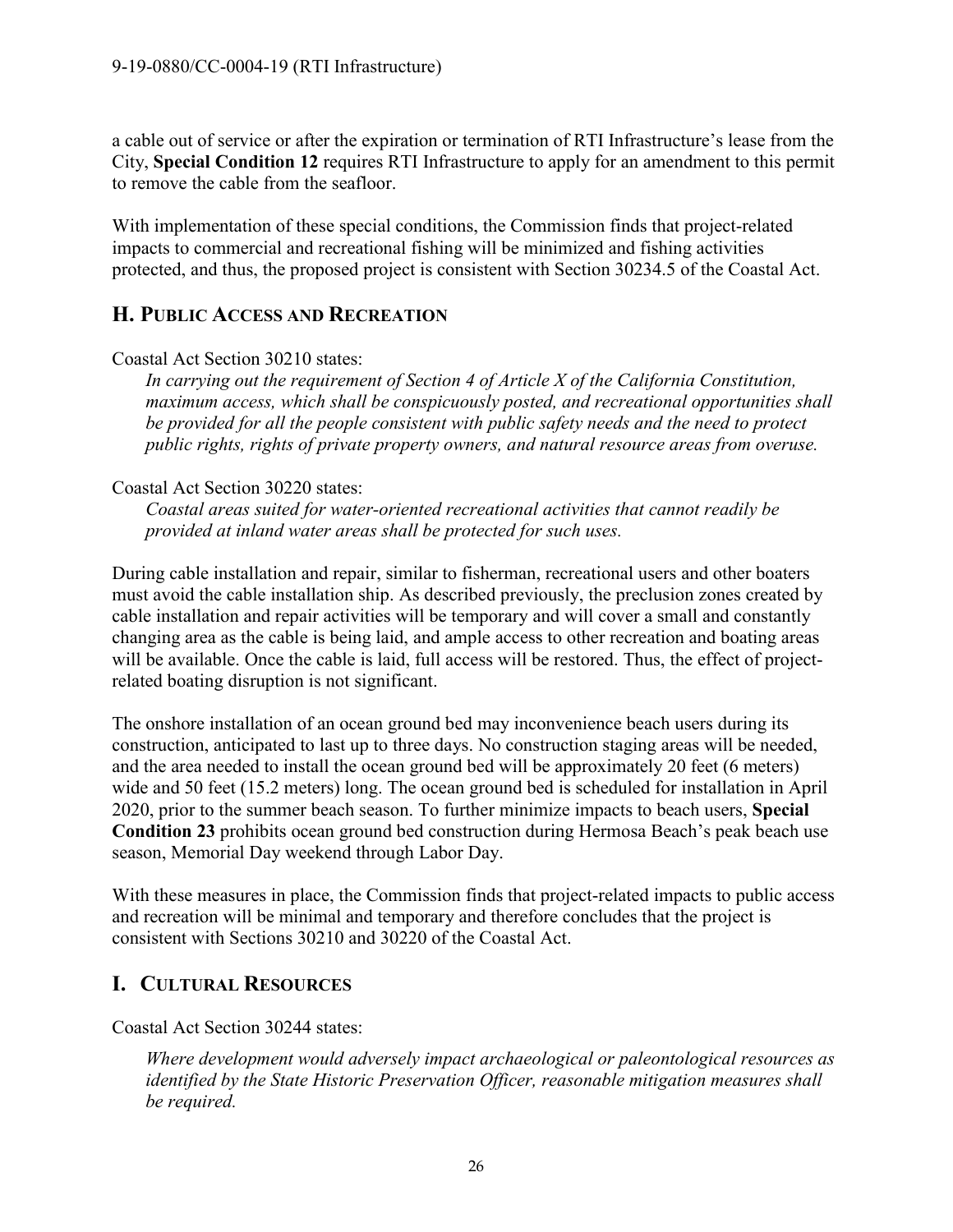Project activities could disturb or damage shipwrecks, archeological and paleontological resources, or Native American artifacts by destroying a previously unrecorded resource, or disrupting the site such that the resource's historic or archaeological context is altered adversely.

#### **Onshore Resources**

A cultural resources record search and a pedestrian survey identified 13 different historic resources within the Project vicinity, all of which are part of the built environment. The EIR also documents a consultation with the Native American Heritage Commission that did not identify any Native American cultural resources. A paleontological resources records search resulted in a low likelihood of encountering buried paleontological deposits. However, the EIR also identifies a general potential for previously undiscovered archeological resources or historical resources in the project area. To minimize the potential for damage to these resources, the EIR includes several measures (incorporated into this CDP through **Special Condition 3**) that require RTI Infrastructure to monitor, evaluate, report, and appropriately care for any discovered resources through Archeological, Cultural and Paleontological Resource Monitoring Plans (see **Exhibit 8**).

#### **Offshore Resources**

In the offshore environment, project-related activities have the potential to disturb, disrupt or degrade prehistoric sites and watercraft and historic shipwrecks found on or within ocean sediments. RTI Infrastructure conducted an initial inventory of shipwrecks and downed aircraft within ten miles (16 km) of the project corridor by consulting several state and federal agency sources and databases (including the Bureau of Ocean Energy Management, NOAA, the National Register of Historic Places, California Historical Landmarks, and museums and libraries). RTI Infrastructure also reviewed geophysical imaging survey data of the proposed route of the cable to identify potential shipwrecks (Macfarlane Archeological Consultants 2019). This survey did not reveal any areas suggestive of older channels or buried paleo-environments. Following adjustment of the cable route to avoid a potential shipwreck, the closest known or potential shipwreck is approximately 265 meters (870 feet), a distance beyond the recommended avoidance zone for potential shipwrecks (MacFarlane Archeological Consultants 2019).

The Commission finds that based on these factors and with the above-referenced measures, the project would not adversely impact cultural resources and is therefore consistent with Section 30244 of the Coastal Act.

# <span id="page-26-0"></span>**J. GEOLOGY**

Coastal Act Section 30253 states:

*New development shall…:* 

*(b) Assure stability and structural integrity, and neither create nor contribute significantly to erosion, geologic instability, or destruction of the site or surrounding area or in any way require the construction of protective devices that would substantially alter natural landforms along bluffs and cliffs.*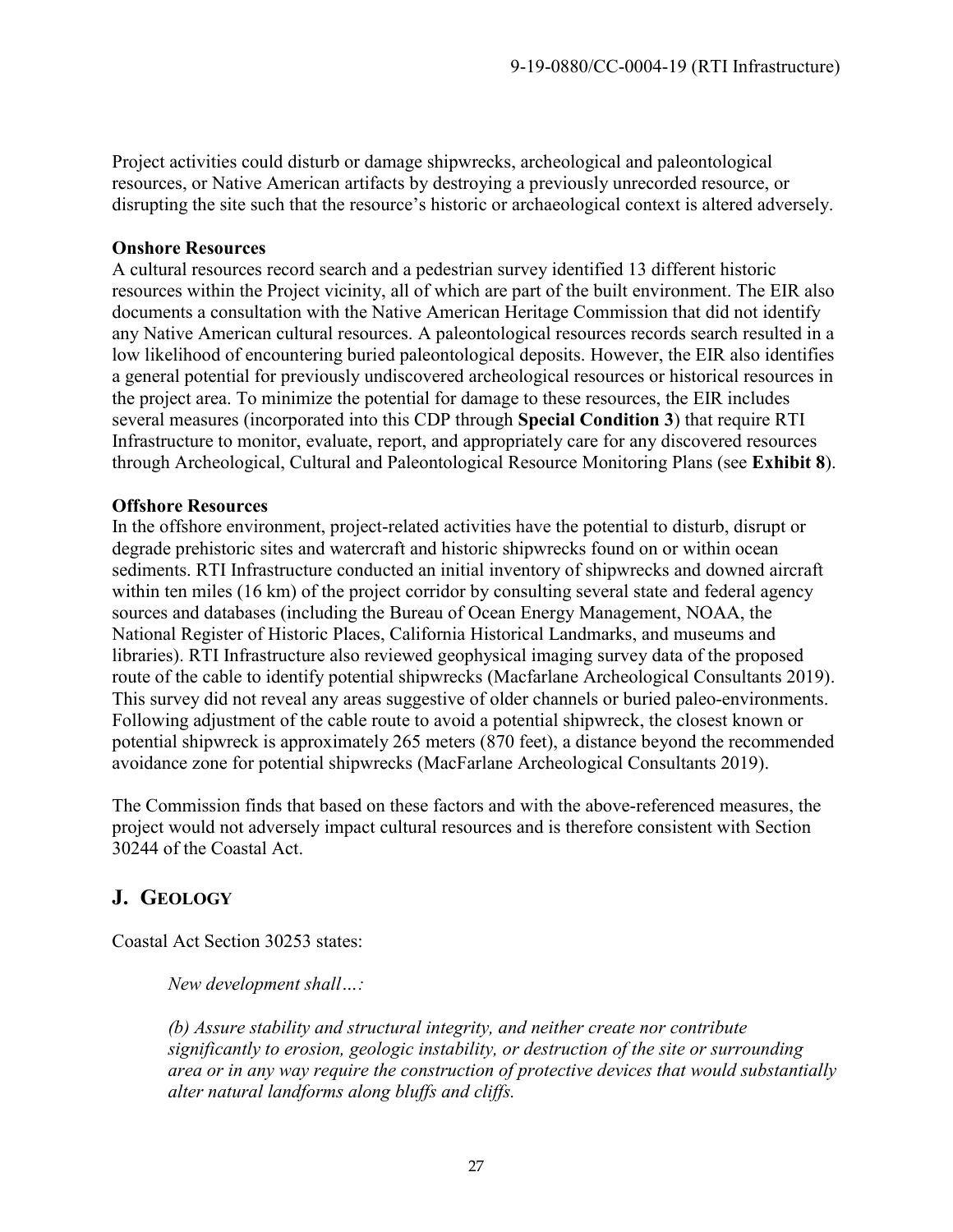The onshore portions of the project do not cross any active fault (the closest known active faults are the Palos Verdes Fault Zone, approximately three miles south of the Longfellow Avenue landing site, and the Newport-Inglewood fault, approximately eight miles northeast). However, the region is subject to strong ground shaking from earthquake activity, during which liquefaction of unconsolidated beach sands may be expected. Liquefaction of the upper several meters of sediments on the sea floor in which the cable is to be installed is also possible. The density of the cable is greater than that of liquefied sediments, and so the cable may sink within the liquefied sediments to a greater depth than at installation.

#### **Stability of Landing Site**

As described in the staff report for CDP 9-16-0160/CC-0001-16, there are no significant concerns with the stability of the landing site at Hermosa Beach related to coastal erosion or sea level rise. No coastal bluff is present at Hermosa Beach and beach replenishment programs elsewhere in Santa Monica Bay periodically supply sand to the beaches in the area, thus helping to counter erosional processes. However, in the unlikely event that cable infrastructure on the beach is exposed, **Special Condition 24** requires that RTI Infrastructure rebury any exposed project components.

#### **Geologic Processes and the Submarine Cable**

To address concerns related to potential scour and erosion associated with marine currents and waves, **Special Condition 5** requires RTI Infrastructure to bury the cable to a depth of one meter where feasible. Even with this measure in place, it is possible that the cable could become damaged or exposed due to scouring from submarine currents. Areas of relatively steep slopes (up to 15 % grade) could be subject to slumping and/or sliding substrates, which could expose or break the cable. **Special Condition 11** requires that after any event that has the potential to affect the cable, RTI Infrastructure will survey the potentially affected portions of the cable route to verify that the cable has remained buried consistent with the as-built cable burial plan required by **Special Condition 8**. If the survey shows that previously buried portions of the cable have become exposed, RTI Infrastructure is required to submit to the Executive Director and then implement a re-burial plan.

With implementation of **Special Conditions 5, 8, 11, and 24**, the Commission finds that the proposed project will minimize risks from geologic hazards to life and property and is therefore consistent with Section 30253 of the Coastal Act.

# <span id="page-27-0"></span>**K. CALIFORNIA ENVIRONMENTAL QUALITY ACT**

Section 13096 of the Commission's Code of Regulations requires Commission approval of Coastal Development Permits to be supported by a finding showing the permit amendment, as conditioned, to be consistent with any applicable requirements of the California Environmental Quality Act (CEQA). Section 21080.5(d)(2)(A) of CEQA prohibits a proposed development from being approved if there are feasible alternatives or feasible mitigation measures available which would substantially lessen any significant adverse effect which the activity may have on the environment.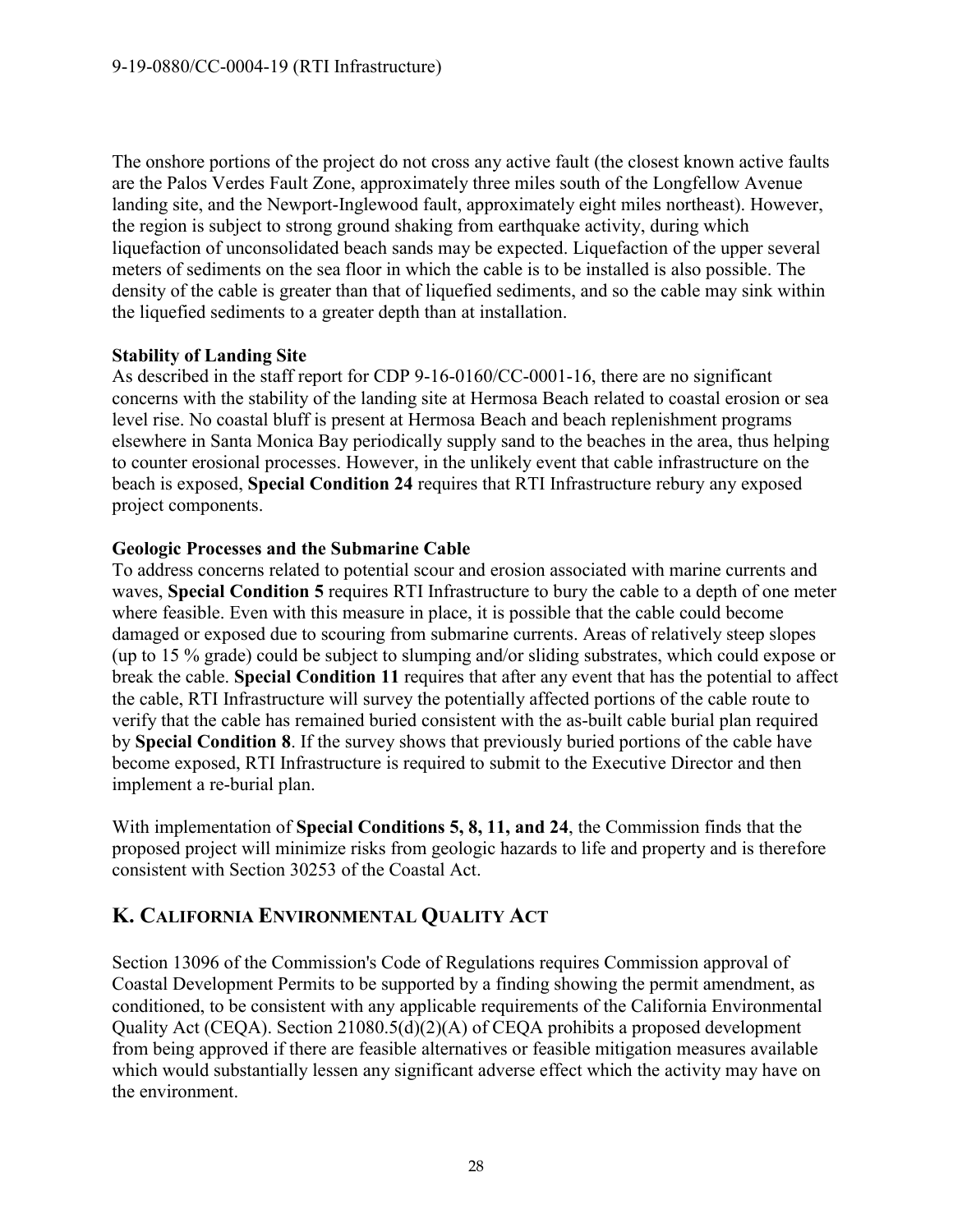The City of Hermosa Beach, acting as lead CEQA agency, certified an Environmental Impact Report for the proposed project on April 19, 2016.

The proposed development has been conditioned in order to be found consistent with the Chapter 3 policies of the Coastal Act. Mitigation measures, including conditions addressing marine resources, dredge and fill of coastal waters, water quality, ESHA, public access and cultural resources will minimize all adverse environmental impacts. As conditioned, there are no feasible alternatives or feasible mitigation measures available which would substantially lessen any significant adverse impact which the activity may have on the environment. Therefore, the Commission finds that the proposed project is the least environmentally-damaging feasible alternative and is consistent with the requirements of the Coastal Act to conform to CEQA.

# <span id="page-28-0"></span>**L. FEDERAL CONSISTENCY**

The Commission's action in this case authorizes both a CDP for the proposed project and results in a conditional concurrence with RTI Infrastructure's federal consistency certification. In the case of a conditional concurrence with a consistency certification, the following procedures are triggered under the federal consistency regulations (15 CFR Part 930):

930.4 Conditional Concurrences.

*(a) Federal agencies, applicants, persons and applicant agencies should cooperate with State agencies to develop conditions that, if agreed to during the State agency's consistency review period and included in a Federal agency's …approval under subparts D … of this part, would allow the State agency to concur with the federal action. If instead a State agency issues a conditional concurrence:* 

*(1) The State agency shall include in its concurrence letter the conditions which must be satisfied, an explanation of why the conditions are necessary to ensure consistency with specific enforceable policies of the management program, and an identification of the specific enforceable policies. The State agency's concurrence letter shall also inform the parties that if the requirements of paragraphs (a)(1) through (3) of the section are not met, then all parties shall treat the State agency's conditional concurrence letter as an objection pursuant to the applicable Subpart and notify, pursuant to §930.63(e), applicants, persons and applicant agencies of the opportunity to appeal the State agency's objection to the Secretary of Commerce within 30 days after receipt of the State agency's conditional concurrence/objection or 30 days after receiving notice from the Federal agency that the application will not be approved as amended by the State agency's conditions; and* 

*(2) The … applicant (for Subpart… D…), … shall modify the applicable plan, project proposal, or application to the Federal agency pursuant to*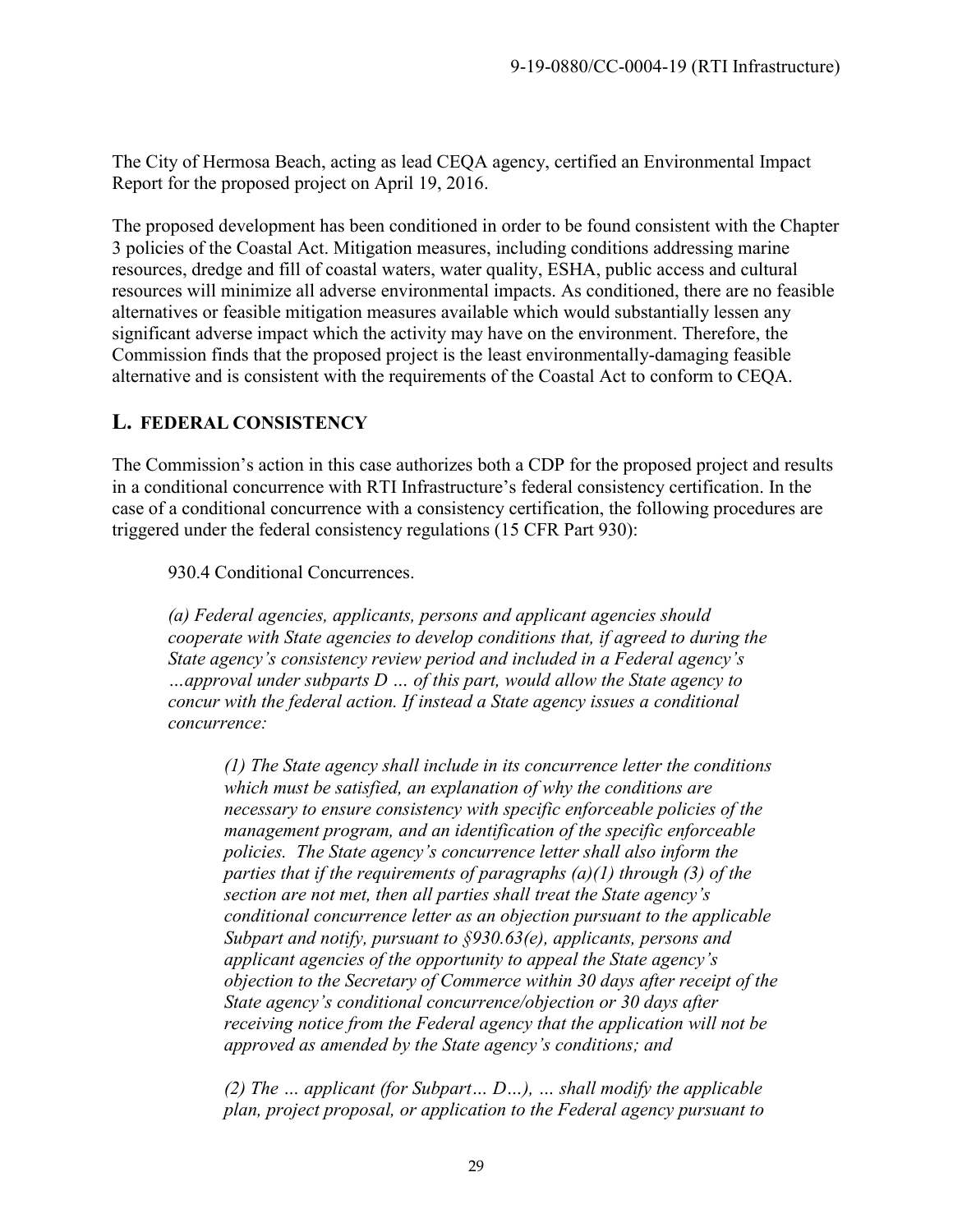*the State agency's conditions. The Federal agency, applicant, person or applicant agency shall immediately notify the State agency if the State agency's conditions are not acceptable; and* 

*(3) The Federal agency (for Subpart… D…) shall approve the amended application (with the State agency's conditions). The Federal agency shall immediately notify the State agency and applicant or applicant agency if the Federal agency will not approve the application as amended by the State agency's conditions.* 

*(b) If the requirements of paragraphs (a) (1) through (3) of this section are not met, then all parties shall treat the State agency's conditional concurrence as an objection pursuant to the applicable Subpart.* 

If the applicant were not to agree to the conditions, the federal consistency regulations require the Commission to notify the applicant as follows:

## **Right of Appeal**

Pursuant to subsection (a)(1) quoted in the prior section and Subpart H of the federal consistency regulations, within 30 days from receipt of notice of a Commission conditional concurrence to which RTI Infrastructure does not agree, RTI Infrastructure may request that the Secretary of Commerce override this objection. 15 CFR  $\S$ § 930.4(a)(1) & 930.125(a). In order to grant an override request, the Secretary must find that the proposed activity for which RTI Infrastructure submitted a consistency certification is consistent with the objectives or purposes of the Coastal Zone Management Act, or is necessary in the interest of national security. A copy of the request and supporting information must be sent to the Commission and the U.S. Army Corps of Engineers. The Secretary may collect fees from RTI Infrastructure for administering and processing its request. [Note: This right of appeal does not apply to the CDP, but only to the activity authorized under the consistency certification.]